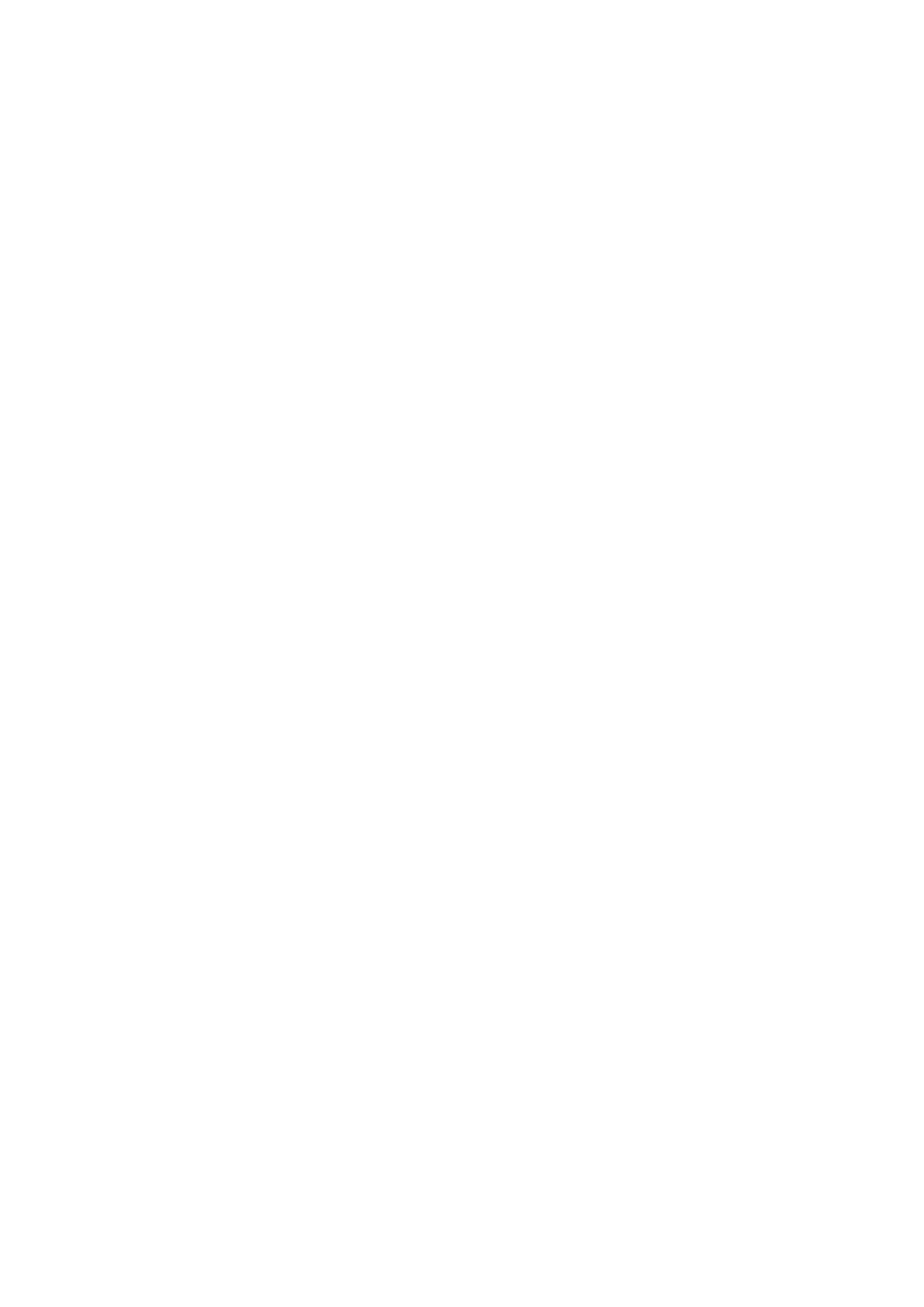

# Government response to the Levelling Up, Housing and Communities Select Committee report on The Future of the Planning System in England

Presented to Parliament by the Secretary of State for Levelling Up, Housing and Communities by Command of Her Majesty

May 2022

CP 673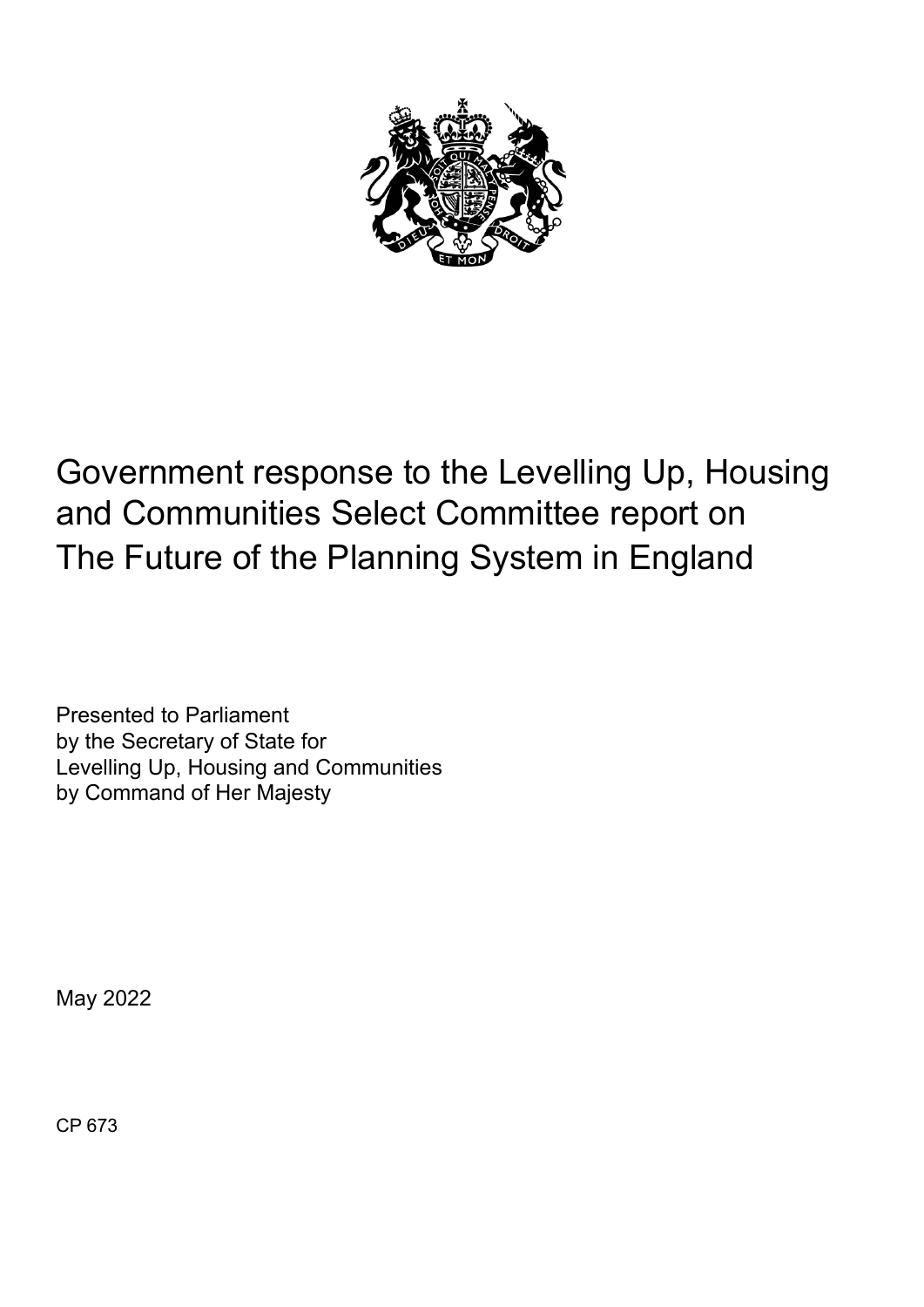

© Crown copyright 2022

This publication is licensed under the terms of the Open Government Licence v3.0 except where otherwise stated. To view this licence, visit nationalarchives.gov.uk/doc/open-government-licence/ version/3

Where we have identified any third party copyright information you will need to obtain permission from the copyright holders concerned.

This publication is available at [www.gov.uk/official-documents](http://www.gov.uk/official-documents).

Any enquiries regarding this publication should be sent to us at

Department for Levelling Up, Housing and Communities Fry Building, 2 Marsham Street London SW1P 4DF Tel: 0303 444 0000

ISBN 978-1-5286-3322-2 E02746787 05/22

Printed on paper containing 40% recycled fibre content minimum

Printed in the UK by HH Associates Ltd. on behalf of the Controller of Her Majesty's Stationery Office.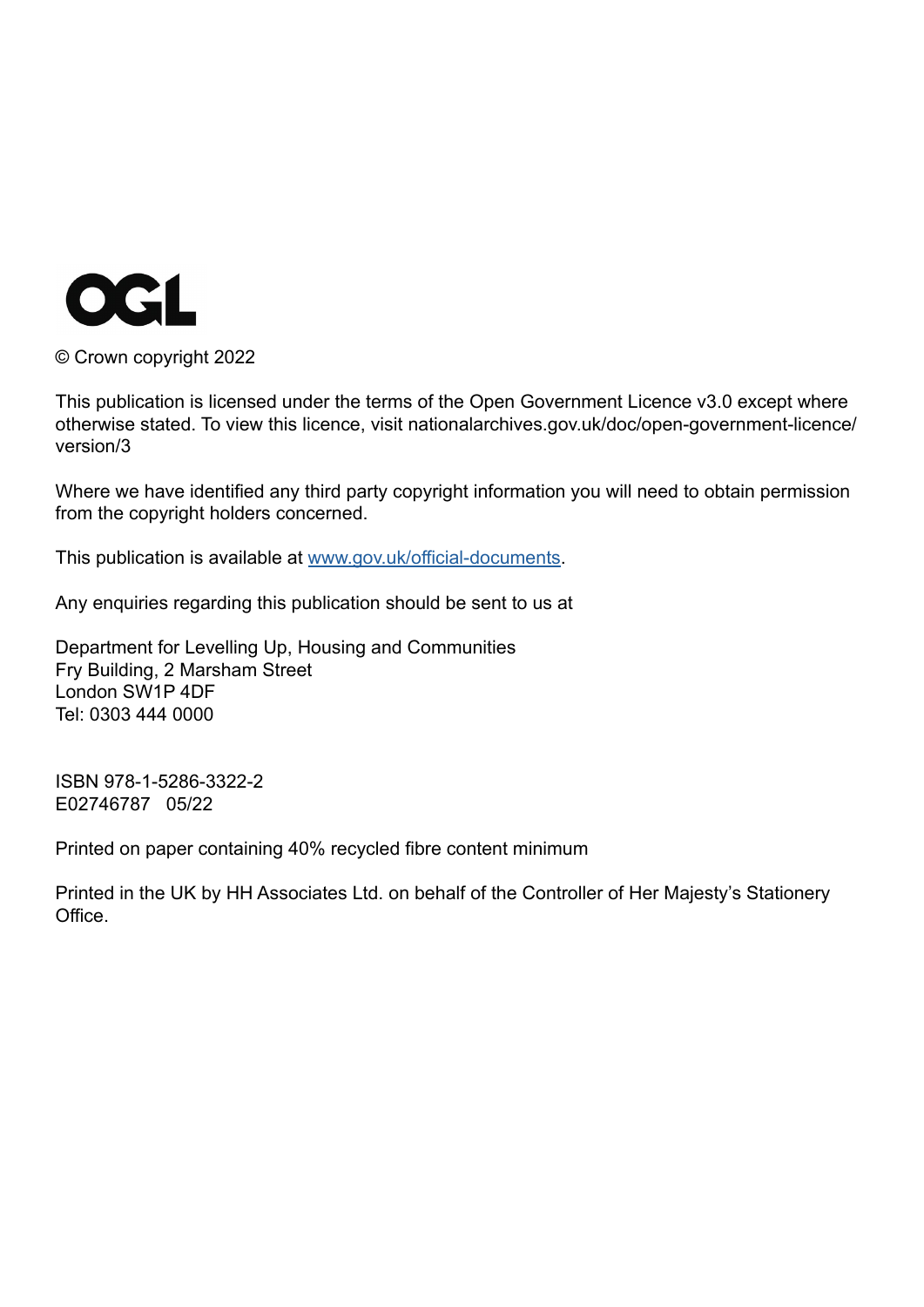# Contents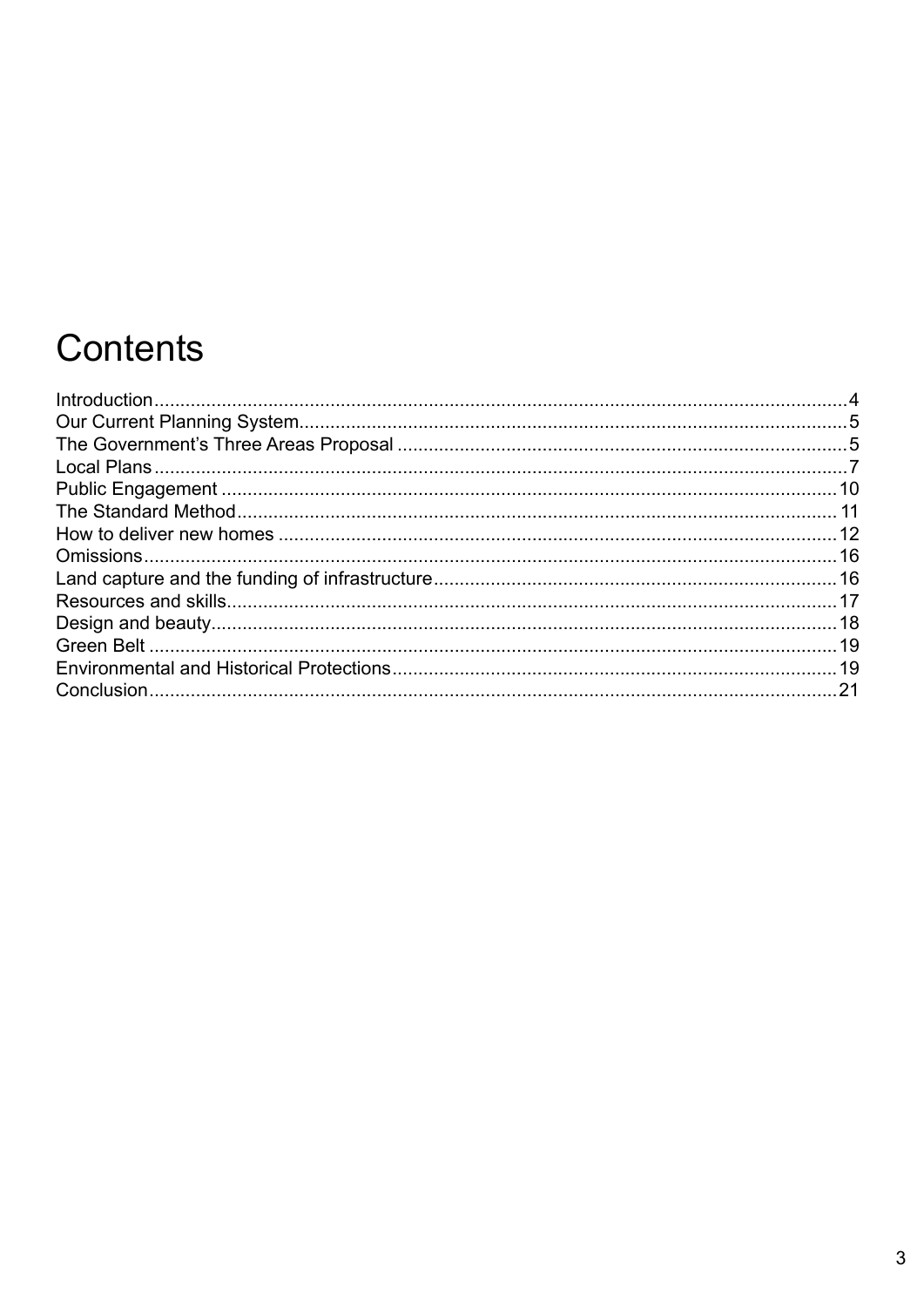# <span id="page-5-0"></span>Introduction

- 1. The Government is grateful to the Levelling Up, Housing and Communities Select Committee and all those that provided evidence for their report, published on 10 June 2021. The Government has carefully considered the evidence, findings and recommendations of the report and set out our response to its findings below.
- 2. Since June 2021, the Government has undertaken significant further work to level up the country and regenerate our forgotten towns and cities. As part of this it has made fundamental changes to its planning system to restore local pride in places by improving design, enable the homes and infrastructure which communities need and allow our high streets to adapt and flourish.
- 3. This period followed a year of an unprecedented crisis of public health, which touched all areas of Government policy, including planning, regeneration and housing, requiring policy, funding and regulatory intervention to keep places afloat, and subsequently, pave the way for our greatest ambition, levelling up. Over the past two years the Government has:
	- a. Supported local government and local economies to respond to and recover from the COVID-19 pandemic including by bringing forward the Business and Planning Act 2020 and other measures to extend planning permissions, allow more digital services, encourage pragmatic enforcement and permit more markets and making al fresco dining permanent.
	- b. Supported housing delivery and the diversification and viability of our town centres by introducing a permitted development right for the range of uses in the Commercial, Business and Service use class (E) to change to residential.
	- c. Announced the interim Office for Place to support the delivery of design codes to ensure there is the capacity and capability locally to raise design standards and the quality of development.
	- d. Promoted the recovery of our high streets, by giving greater freedom for small business owners to change to another commercial use without the need for planning permission through the creation of the Commercial, Business and Service (E) use class - which includes a wide range of uses found on our high streets including retail, gyms, and offices etc.
	- e. Published the landmark Levelling Up White Paper and announced the £4.8 billion fund to support town centre and high street regeneration, local transport projects, and cultural and heritage assets.
	- f. Brought greater democracy to placemaking through the PropTech Engagement Fund, helping to increase community participation in shaping and regenerating places, through funding 41 pilots.
	- g. Enabled local leaders through an ambitious programme of nine devolution deals, over £7.5bn worth of investment funding is being unlocked over 30-years to the directly elected combined authority mayors.
	- h. Launched a consultation to increase local democracy on street naming, to ensure everyone has a say in protecting local heritage.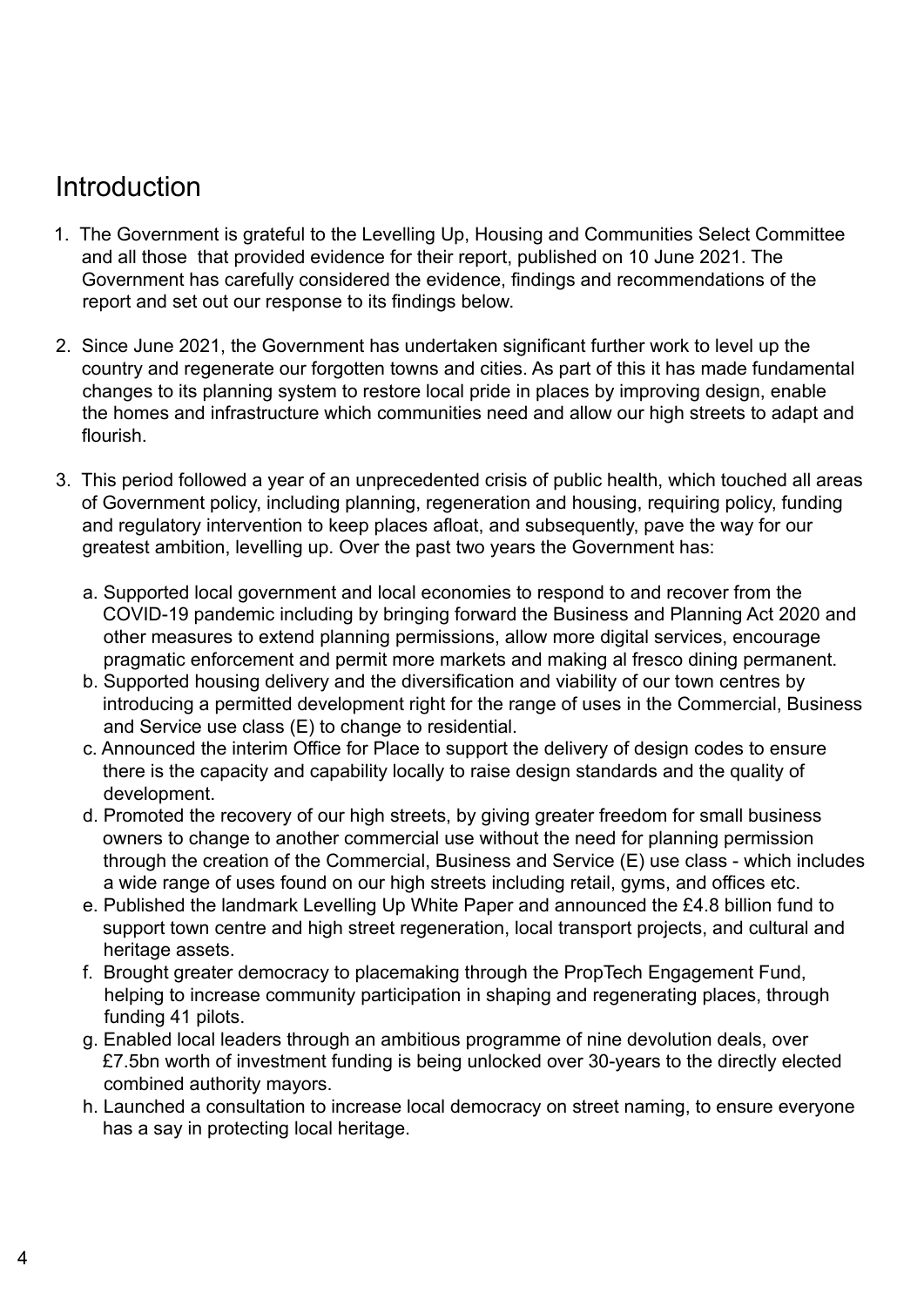## <span id="page-6-0"></span>**Government Response to the Committee's recommendations**

- 4. The Select Committee Inquiry has looked at issues which are central to ensuring an improved planning system that puts local people in charge of shaping their communities, and delivers development that is beautiful by default, green and accompanied by new infrastructure – supported by local communities.
- 5. This document mirrors the structure of the Select Committee report, it sets out the Committee recommendations in italics and our response is set out underneath.

# Our Current Planning System

*The Government should consult on the details of proposed reforms to prevent unintended consequences and harms resulting from them. Given the complexity of the issues, and the possibility that its contents will differ from the proposals contained in the White Paper, the Planning Bill announced in the Queen's Speech should be brought forward in a draft form, and be subject to pre-legislative scrutiny. We stand ready to undertake such scrutiny.* (Paragraph 16)

# **Response:**

- 6. The Government agrees with the Committee's view that the complexity of issues in planning require significant engagement with stakeholders in Parliament and beyond. For this reason, the Government has conducted significant engagement with a broad range of stakeholders including industry experts and the general public. The Government has held forums with local authorities and conducted user research to test the impact of our proposed measures. The original Planning for the Future consultation received over 44,000 responses which we have carefully considered. The Government listened to the concerns of stakeholders and since then has significantly revised its plans for planning reform. Bringing forward legislation in this parliamentary session will help ensure the effects of the reforms are felt as soon as possible, while not sacrificing parliamentary oversight.
- 7. The Government will also engage the Committee on any subsequent regulations that set the detail of measures in the Bill as necessary.

# The Government's Three Areas Proposal

*The Government should reconsider the case for the three areas proposal. Any new proposals can be considered in detail if the Planning Bill is published in draft form and we undertake prelegislative scrutiny, as we recommend.* (Paragraph 32)

# **Response:**

8. The Government agrees with the recommendation of the Committee and will not be pursuing three area types in the reformed planning system. The Government have listened carefully to feedback from the consultation, sector stakeholders, the public and other interested parties.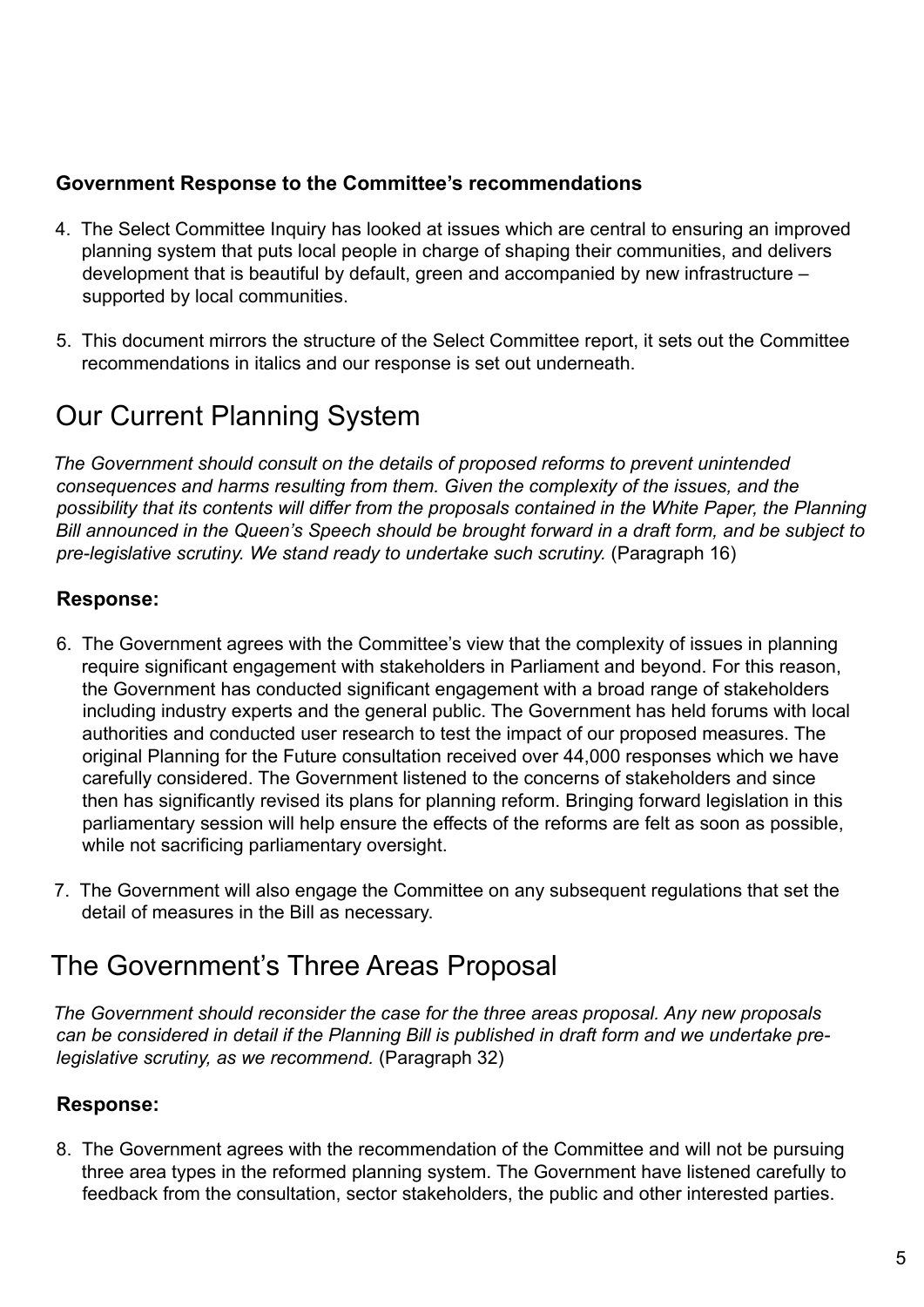*If after reconsideration the Government does continue with the three areas approach, we recommend that as a minimum:*

- *• The Government should clearly explain how Local Plans will impose requirements on developments in an area. At present it appears to be proposing the current planning application system will continue to be available in growth and renewal areas for proposals that would not conform to the local plan requirements. The Government should set out what level of detail will be needed in the Local Plans to ensure that developers and other stakeholders have certainty as to whether prospective developments would be permitted.*
- *• Local authorities should set out detailed plans for growth and renewal areas which specify heights of buildings, density of development, minimum parking standards, access to retail, education, transport, health facilities and other local amenities. This may be by way of a planning brief for particular sites, which may be undertaken subsequent to the local planning process and which is subjected to detailed consultation with local people. Developers that propose developments in accordance with such planning briefs would then be invited to undertake such developments. In all such areas, local authorities must be enabled to prevent overdevelopment, particularly in areas of existing housing such as suburban settings. Any proposal deviating from the standards proposed at a local level would otherwise be subjected to the current full planning application process.*
- *• The Government should consider the proposals for sub-areas within the 'renewal area', where permission in principle would not apply and individual planning permission would be required.*
- *• The Government should implement a 'highly protected' alongside a 'protected' area category. This would enable strong protections for areas that local authorities think need such a shield against development, whilst ensuring development can still happen in rural areas.*
- *• The Government should clarify who will have the power to decide whether a development, particularly in growth and renewal areas, has met the requirements laid down in the Local Plan.*
- *• The Government must clarify the role of statutory consultees. It should explain how organisations that are statutory consultees for individual planning applications, but not for Local Plans, will be able to express their views. The Government should also set out how statutory consultees will be able to comment on individual sites where they have particular concerns. (Paragraph 33)*
- *• The Government should explain how it sees vital infrastructure being affected by its proposals. This should include whether there would be special designations for such infrastructure and whether it will be possible to comment on different specific infrastructure proposals. It should also explain how infrastructure providers will be able to comment on and influence emerging proposals for specific projects. (Paragraph 34)*

### **Response:**

9. The Government agrees with the Committee that the relationship between plans, national policy and the requirements placed on new development should be made clear. One way the Bill does this, and strengthens democracy as a result, is through giving local plans more weight in law. This will make it harder for local authorities or planning inspectors to make decisions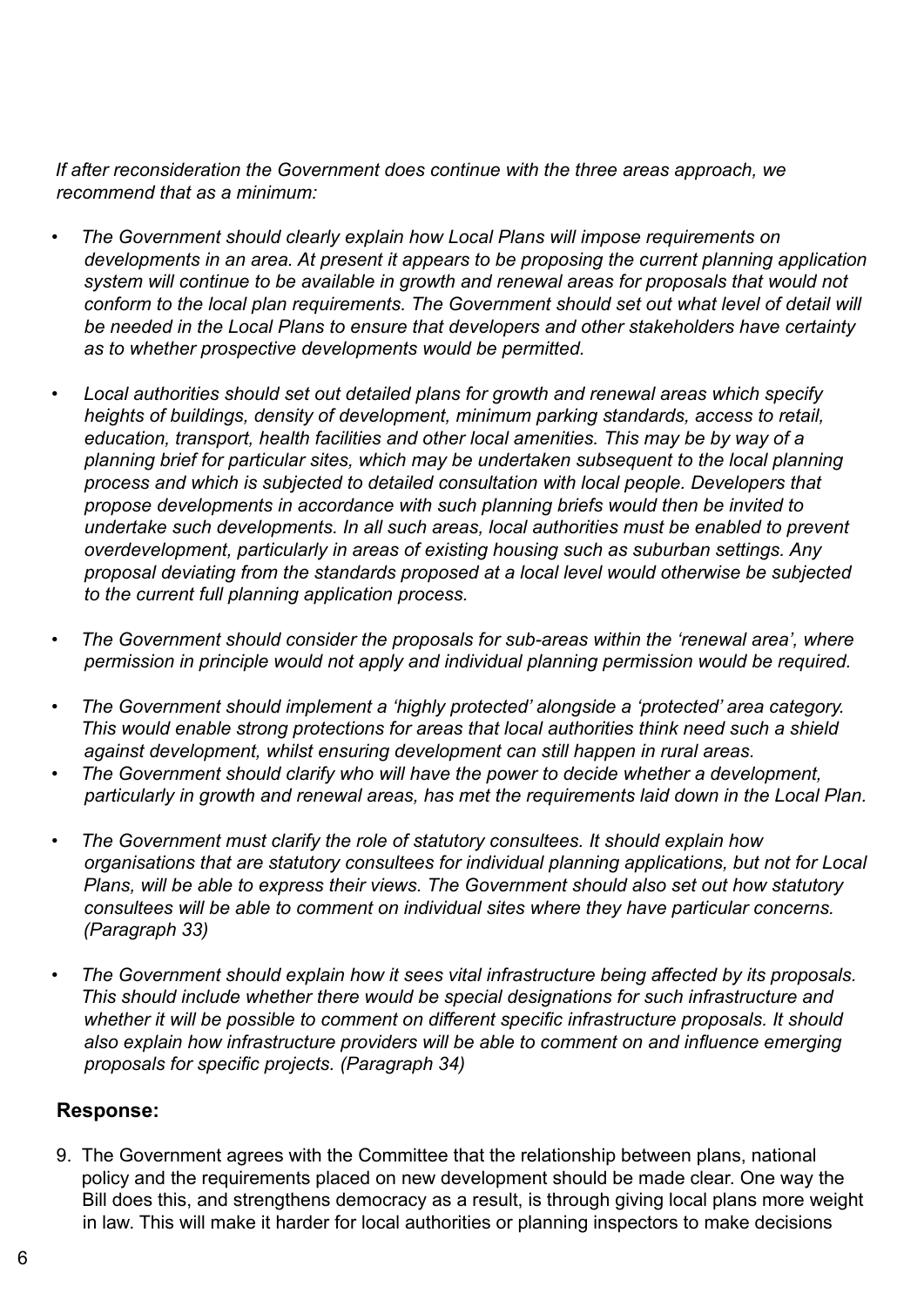<span id="page-8-0"></span>that are contrary to the local plan, which the community will have had opportunities to engage with. Additionally, a new set of National Development Management Policies in the NPPF will save local authorities time, removing the need to repeat things which apply universally, helping them to get plans in place quickly and allowing local leaders to focus on issues that matter most locally.

- 10. It is widely acknowledged that meaningful and early engagement with local communities and statutory consultees can have many benefits, including the potential to identify and address problems early in the application process which can help speed up decision-making. Statutory consultees will be able to comment on individual sites where they have concerns, as they do in the current system.
- 11. To support better infrastructure provision through plan making, the Government is introducing a new requirement for Infrastructure providers to provide assistance to Local Authorities in drafting their local plans. This will ensure local authorities get the information they need in a timely manner so that they can identify how infrastructure and new housing development should be sited and provided.

# Local Plans

*The Government should extend the 30-month timeframe for the initial production of Local Plans as it is too short for creating new plans from scratch. The Government must ensure that statutory consultees have time to comment on Local Plans. The Government should consider a staggered roll-out of the new types of Local Plans across the country. It should be permissible and straightforward to undertake quick updates of Local Plans every two years, including with appropriate time for public consultation. The Government should consider the case for confirming that the National Grid is a statutory consultee in new Local Plans. (Paragraph 45).*

# **Response:**

- 12. The Government does not accept the recommendation to extend the 30 month timeframe to produce new Local Plans. Currently only 41% of England's local authorities have a local plan that was adopted in the last five years; meaning there are swathes of the country where the public have little confidence in where development is going to happen. Because it takes over 7 years on average to put a plan in place, many councillors are unlikely to see the benefits of a plan during an electoral cycle.
- 13. The Government considers that it is important to retain ambitious timetables for plan production and that because of a number of reforms – including removing the duty to cooperate, reducing the evidence burden, changing the soundness tests at examination - 30 months is achievable. The detail of these changes will be set out in regulations made under the Levelling Up and Regeneration Bill. The Government will consult on the detail of these regulations in due course. The Government is also considering how best to support local authorities in being prepared to meet this aim.
- 14. Local Authorities will be required to keep local plans up to date and will retain the flexibility to carry out partial updates. They will also be able to adopt new 'supplementary plans' as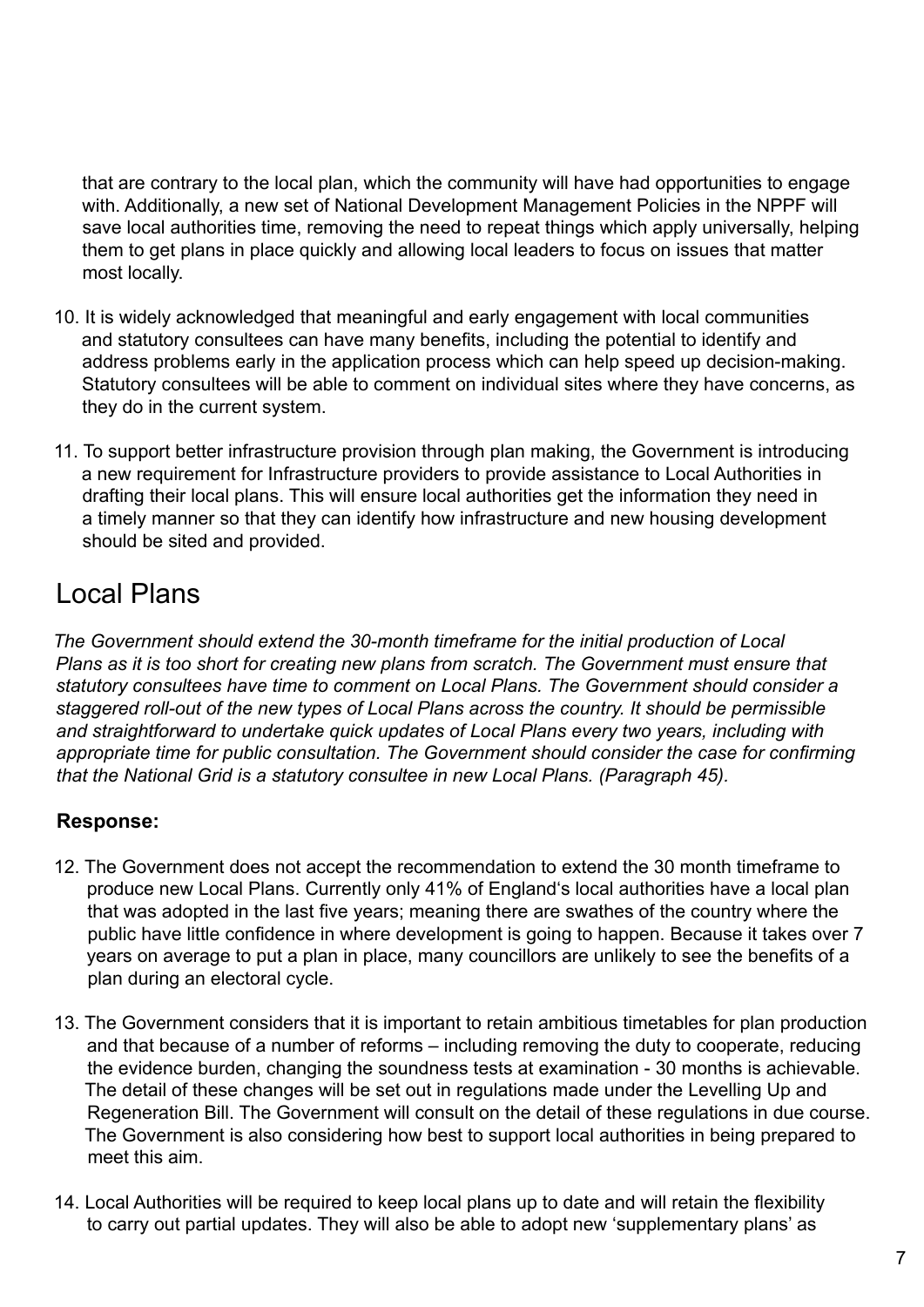part of the development plan for their area. These plans will be subject to consultation and independent examination and will provide flexibility to introduce new policies for particular locations outside of the local plan-making cycle.

15. The Government agrees that local authorities should have time to transition to the new system and will be setting out further details shortly.

*The Government should clarify how it will promote greater involvement by the public in Local Plans. The public should be consulted about a draft version of the Local Plan before, not concurrently with, its submission to the Secretary of State. This would enable their views to be more effective in influencing the final version of the plan. The Government should also be very cautious about watering down the 'right to be heard'.* (Paragraph 46)

### **Response:**

- 16. The Government agrees with these recommendations and confirms that as part of the statutory 30-month timetable for plan-making, there will be requirements for two rounds of community engagement and consultation before local plans are submitted for independent examination. The Government also intend to increase the current statutory minimum duration for consultation.
- 17. Through the use of new technology that will be enabled through our digital reforms, communities will have easier, more accessible ways to engage. There will also be simpler and more transparent processes, and an important role for neighbourhood planning groups and communities more widely in preparing design codes, which will mean local people will have more opportunity to shape how their areas look.
- 18. We will retain the 'right to be heard' as an important part of the Local Plan examination process. We will also prepare new guidance regarding best practice in community engagement with sector experts which will be used by Inspectors during the new gateway checks that will be carried out as plans are prepared.

*Local authorities and existing neighbourhood forums need to strive to ensure a representative range of voices are heard in the production of neighbourhood plans, and there should be a timeframe for producing and revising them to ensure they remain relevant. Ahead of the Planning Bill, the Government must clarify the role and status of neighbourhood plans in the proposed system. The Government should consider how to make the neighbourhood planning more relevant to local people and how to ensure that residents feel empowered to both contribute to and own the plan.* (Paragraph 52)

### **Response:**

19. The Government agrees with this recommendation. It recognises the value of Neighbourhood Plans and will strengthen the role of neighbourhood planning, giving local communities better opportunities to influence future development in their area. The Government is keen to see more communities making use of neighbourhood plans and it has already taken steps to achieve this. In January 2022, the Government awarded funding to a select number of local authorities to test new ways to support the uptake of neighbourhood planning in underrepresented areas.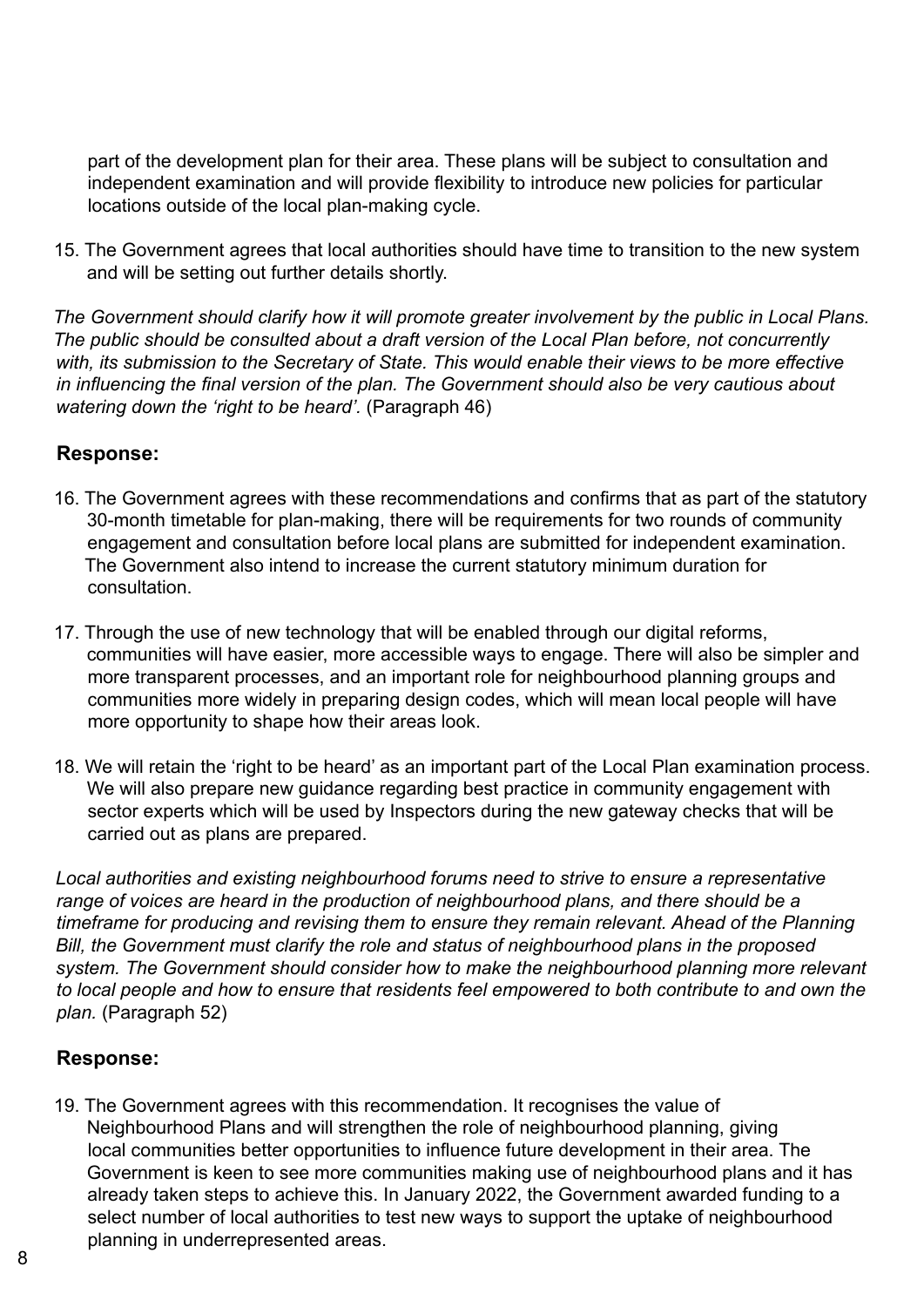- 20. The Bill does not change the ability which communities have to prepare their own neighbourhood plan. Alongside this, the Bill introduces a simpler neighbourhood planning tool called a 'neighbourhood priorities statement' (NPS). This is designed to be a more accessible, cheaper and faster way for communities to get involved in neighbourhood planning, particularly in areas that currently have low levels of take-up. NPSs will allow communities to identify key priorities and preferences for their area and may potentially act as a launchpad to preparing a full neighbourhood plan, design code or another community initiative. NPSs would also be used as a formal input to the local plan process with local authorities required to consider them.
- 21. To give local people even more say on development in their area, the Bill would also allow communities to implement 'street votes' should they wish to. These will allow residents to propose development on their street and hold a vote to determine whether it should be given planning permission.

*The Government should only abolish the duty to cooperate when more effective mechanisms have been put in place to ensure cooperation. Whilst the duty to cooperate remains in place, the Government should give combined authorities the statutory powers to oversee the cooperation of local authorities in their area. Longer term reforms could include greater use of joint plans, of plans overseen by mayors and combined authorities, and of development corporations. The Government should seek to apply the lessons from successful strategic plans devised by local authorities in certain parts of the country in devising more effective mechanisms for strategic planning.* (Paragraph 61)

### **Response:**

- 22. The Government agrees with the Committee that the Duty to Cooperate should not be abolished without a clear understanding of how it will be replaced with a new mechanism to ensure cross-boundary cooperation. The Bill does abolish the Duty, but it will be replaced with a new 'alignment policy' in a revised NPPF following the Bill's passage. The Government recognises the importance of cooperation between authorities, and has worked closely with authorities to understand how best we can encourage cross-boundary working without the unnecessarily burdensome Duty to Cooperate.
- 23. Spatial development strategies can play a valuable role in considering strategic priorities across functional geographies. The Bill gives powers for all authorities to prepare one if they believe it would assist the long-term planning of their wider area, and would focus on genuine strategic priorities.
- 24. The Government agrees that in the longer term there could be a greater use of development corporations. Development corporations can be powerful tools for delivering large or complex regeneration and housing schemes. Development corporation legislation was designed at different times in response to different circumstances and as a result they have varying powers and remits which may inhibit their use today. The Bill ensures there are consistent locally led delivery options available to support local areas' plans for regeneration and growth.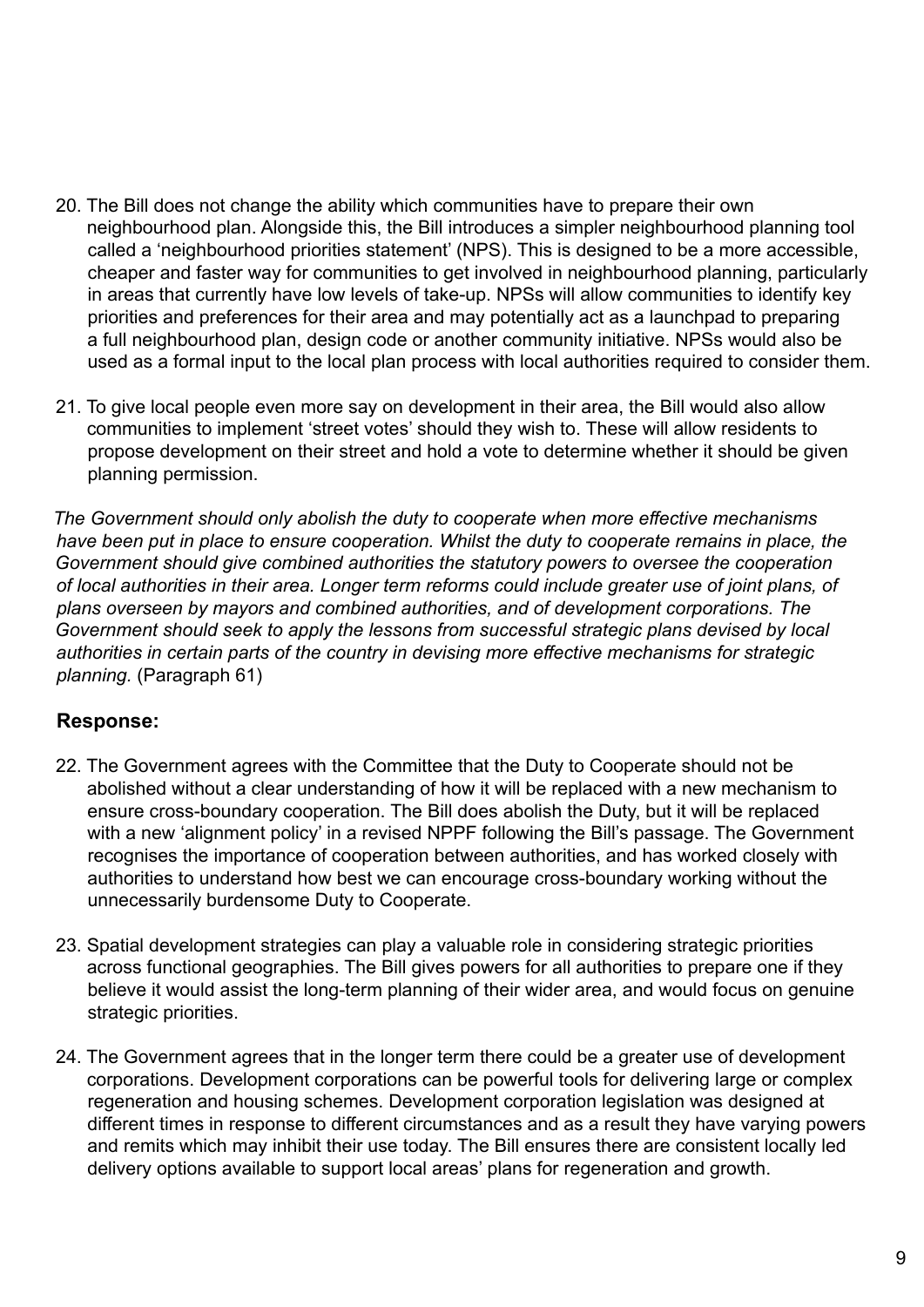# <span id="page-11-0"></span>Public Engagement

*The Government must commission research about the extent of public involvement in the planning system. This should precede the collection from local authorities and publishing of statistics about public involvement in Local Plans and in individual 1 planning applications. Such research would give a clearer picture of the current situation and, in particular, at which point in the process people are most engaged.* (Paragraph 76)

25. The Government believes that engagement with communities and neighbourhoods is a central pillar of an effective planning system. The Government agrees with the Committee's recommendation on the importance of understanding the extent of public involvement in the planning system. University of Reading [research](http://centaur.reading.ac.uk/98773/) revealed how communities and other user groups engage in the planning and development process<sup>1</sup>. This research included looking at how current community involvement operates and how changes to the system could be approached with frontloading and deliberation in mind. This has supported the policy work to ensure community engagement is central throughout the planning system, and will inform future planning practice guidance, which we plan to consult on in due course. The Government has also worked closely with experts across the planning system to understand the barriers to engagement and explored ideas for increasing the quality, quantity and diversity of engagement across the system.

*Therefore, all individuals must still be able to comment and influence upon all individual planning proposals.* (Paragraph 77)

# **Response:**

- 26. The Government agrees with the Committee's support for ensuring individuals can comment on all individual planning proposals. We will retain this ability in the reformed system.
- 27. Digital reforms will make it easier for people to be aware of and comment on proposals in their areas. The changes to the system will give more people the opportunity to shape their community – through new digital ways of engaging with local plans and planning applications, as well as new policy tools, such as design codes that set clear design standards for development and have legal force.
- 28. It is widely accepted that meaningful and early engagement with local communities and statutory consultees has many benefits. The Bill will make permanent the existing powers which allow pre-application engagement to be required for specified forms of development.

*We recommend that the Government set out how the valuable role of local councillors will be maintained in the planning system.* (Paragraph 78)

# **Response:**

29. The Government recognises the critical role that local councillors and leaders play in meeting communities' needs. Local Authorities and democratically elected councillors will maintain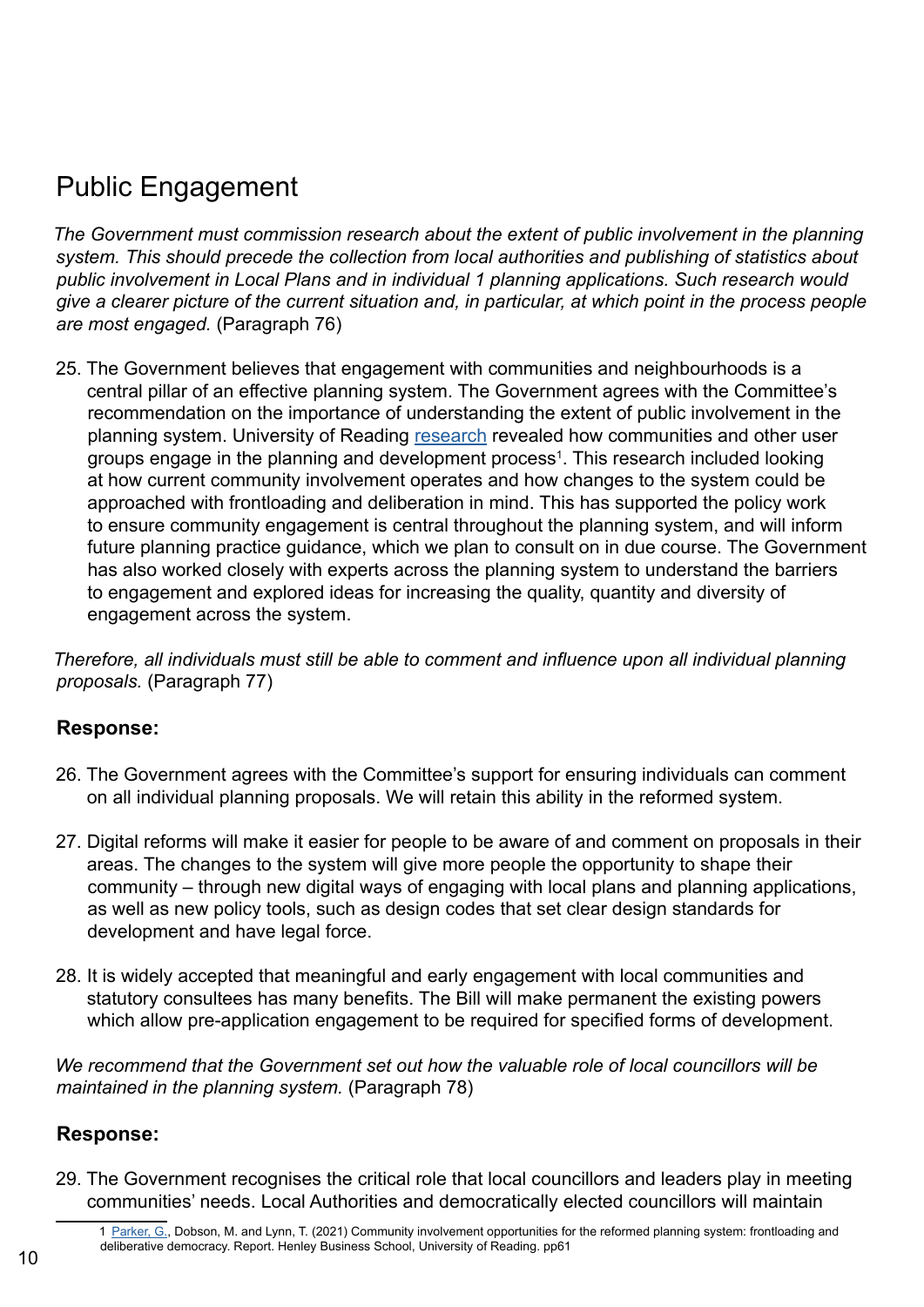<span id="page-12-0"></span>democratic control and provide transparency, while also upholding the integrity of planning decisions.

30. Local authorities – elected councillors – will approve plans, and will continue to make decisions on planning applications, balancing the interests of the community with the rights of the landowner, drawing on advice from local Government planning officers as required.

*The existing statutory notices should be retained for all local authorities, to be used alongside technology. We propose the use of virtual participation in planning meetings continue alongside in-person meetings after the COVID-19 restrictions have been lifted. We also propose that local authorities should experiment with novel ways of engaging the public with the wider planning system, for instance through the use of citizens assemblies.* (Paragraph 88)

# **Response:**

- 31. The Government recognises the importance of having a range of mechanisms in place to facilitate engagement with all users of the planning system and agrees with the Committee's recommendation. The Government wants to encourage greater engagement in the planning system and the Bill will enable innovative digital tools to be developed through the provision of powers around data standardisation. These should modernise the way communities engage on planning applications. Traditional methods of publicity – the neighbour letter, site notice or local newspaper notice – will be retained so those without digital access are aware and can still comment on applications.
- 32. The Government agrees that local authorities should trial new ways of engaging the public with the wider planning system and has therefore funded 41 pilots through two rounds of the 'PropTech Engagement Fund' and will prepare new guidance on best practice in community engagement with sector experts.
- 33. From 25 March to 17 June 2021 the Government ran a call for evidence to hear views on the use of remote meetings which were implemented during the pandemic. We will respond in due course.

# The Standard Method

*The Government should:* 

- *• Provide an explanation of what criteria were used by the Government to both identify the 20 urban centres being subject to the uplift, and the scale of the uplift.*
- *• Clarify the rationale for the local targets in those places subject to 'urban uplift', given the need to also consider geographical barriers such as the seas and rivers, Green Belt and other protected places, and the availability of brownfield sites. The Government should set out the impact on the Green Belt in areas where there will be urban uplift.*
- *• Reconsider the increase proposed for London, in light of its lack of feasibility, especially given the need to protect important Metropolitan Open Land, and the potential impact of COVID on patterns of commuting and work.*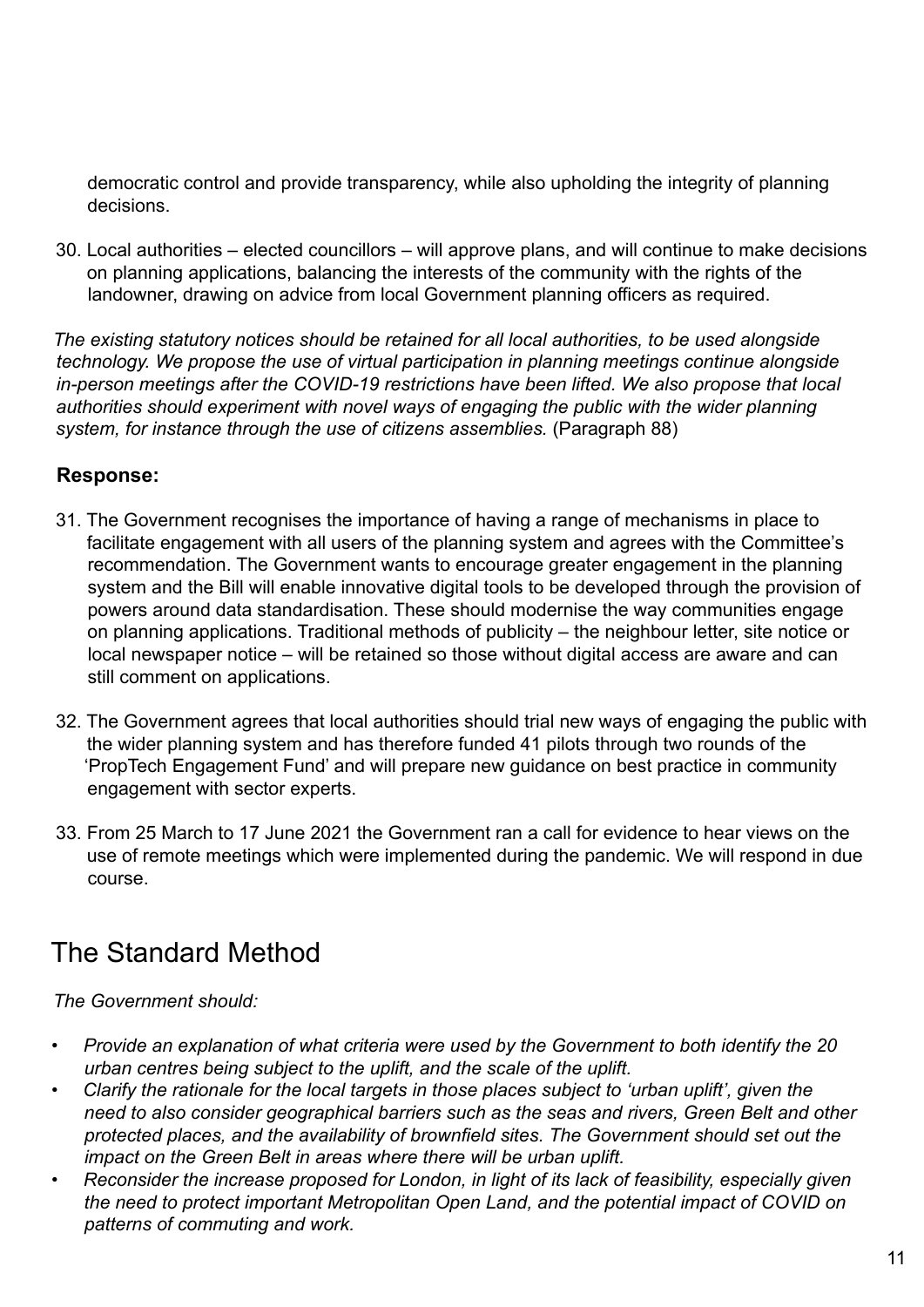<span id="page-13-0"></span>*• Explain how it will ensure that its new approach does not lead to a significant reduction in the annual construction of dwellings in northern England and the Midlands.* (Paragraph 111)

*In addition:*

- *• We broadly agree with the Government's general approach of using workplace-based earnings. But for specific local authorities the Government should consider using residence-based earnings to ensure the housing targets accurately reflect local circumstances. The Government should also publish what the housing targets would be using each type of earning would use of each type of earnings would result in.*
- *• The Government should commission and use new household projections. These should take account of the criticisms of the current approach made by the Office for Statistics Regulation; and take account of the impact of the COVID-19 pandemic. Calculations of housing need should also incorporate properties that could be converted and repaired. The Government should also take account of criticisms of the existing 'standard method' and directly incorporate availability of brownfield sites, environmental and other constraints on developable land, and the wish to level up into the standard method formula.*
- *• The Government should permit local authorities to undertake their own assessment of housing need for inclusion in the Local Plan, if they disagree with the nationally set figures for their local area (which would be accepted by the Planning Inspectorate). Local authority's assessment could then be evaluated by the Planning Inspectorate. (Paragraph 112)*

### **Response:**

34. The Government welcomes the Committee's support for the principle of using a standard method (established in planning policy and guidance) that applies across England. The changes in the Levelling Up and Regeneration Bill will require a new National Planning Policy Framework for England. The Government continues to listen to the representations of MPs, councillors and others on the effectiveness not only of the formula but the surrounding policies. Alongside Committee stage of the Bill, it intends to publish an NPPF prospectus setting out further thinking on the direction of such policies.

# How to deliver new homes

*The Government should publish the evidential basis for its 300,000 housing units a year target and*  set out how this target will be achieved, both by tenure and by location. (Paragraph 116)

### **Response:**

35. The Government is determined to create a market that builds the homes this country needs. Our ambition is to deliver 300,000 homes per year on average and create a market that will sustain delivery at this level. There is compelling evidence that increasing the responsiveness of housing supply will help to achieve better outcomes. There seems to be consensus that 250,000 to 300,000 homes per annum should be supplied to deliver price and demand stability. For example, a 2014 joint KPMG and Shelter report highlighted that 250,000 homes per annum were needed to address price and demand pressures.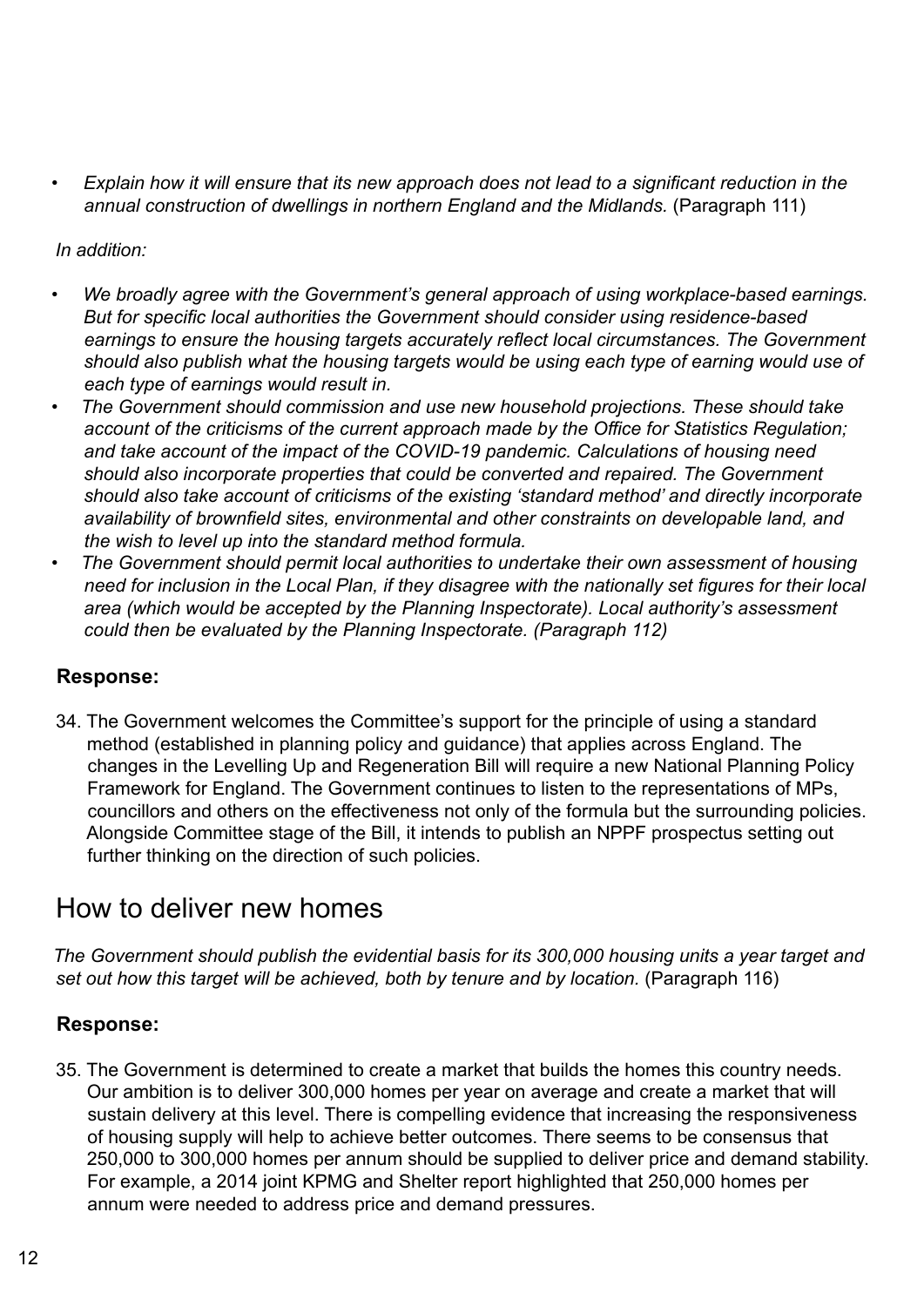36. From April 2019 to March 2020 over 242,000 homes were delivered – the highest level for over 30 years. Over the past 5 years, extra homes from new build completions have averaged 201,000 per annum (between 2015-16 and 2020-21). 2019-20 was the highest year, with 219,000 completions. In addition, there have been 36,000 extra homes per year on average from conversions and change of use, many of which have been the result of new deregulatory permitted development rights.

*The Government should produce a strategy for increasing the extent of multi-tenure construction on large sites in line with the Letwin Review's recommendations. It should explore the greater use of Development Corporations that are transparent and accountable, alongside incentivising the use of smaller sites and SME builders.* 

### **Response:**

- 37. The Government acknowledges the conclusions of the Letwin Review and agrees that increasing diversification on very large sites is important to support the rate of build out. The Government is committed to ensuring SMEs have the right support in place. This includes making the planning system more certain, streamlined, proportionate and digitally enabled, and through the provision of SME loans funds, such as the £1.5bn Levelling Up Home Building Fund, which launched earlier this year to build on the success of the Home Building Fund.
- 38. Very large sites (10,000+ homes), including urban extensions and standalone new settlements, face significant challenges in the current planning process, but in some areas these sites are essential to meet housing ambitions. To improve delivery, changes to the planning system will maximise what can be done through the local plan process, including revising the tests of soundness, and introducing powers for authorities outside of Mayoral Combined Authorities to voluntarily produce a Spatial Development Strategy. The Bill will also improve the system of locally led development corporations to support local areas' plans for regeneration and growth.

*We also recommend introducing, in the first instance, time limits for the completion of construction and non-financial penalties where those limits are exceeded without good cause. The Government should set a limit of 18 months following discharge of planning conditions for work to commence on site. If work has not progressed to the satisfaction of the Local Planning Authority then the planning permission may be revoked. An allowance of a further 18 months should be allowed for development to be completed, after which the local authority should be able, taking account of the size and complexity of the site, and infrastructure to be completed by other parties, to levy full council tax for each housing unit which has not been completed.* (Paragraph 129)

#### **Response:**

- 39. The Government agrees with the Committee that it is critical to ensure construction begins as soon as possible once planning permission is granted. Developers and authorities should work closely together at a local level to ensure that communities have access to the homes they need.
- 40. In recognition of the importance to communities of bringing forward new development in a timely manner, the Bill gives authorities stronger tools to respond when build rates are unreasonably slow. Housing developers will be required to formally notify local authorities,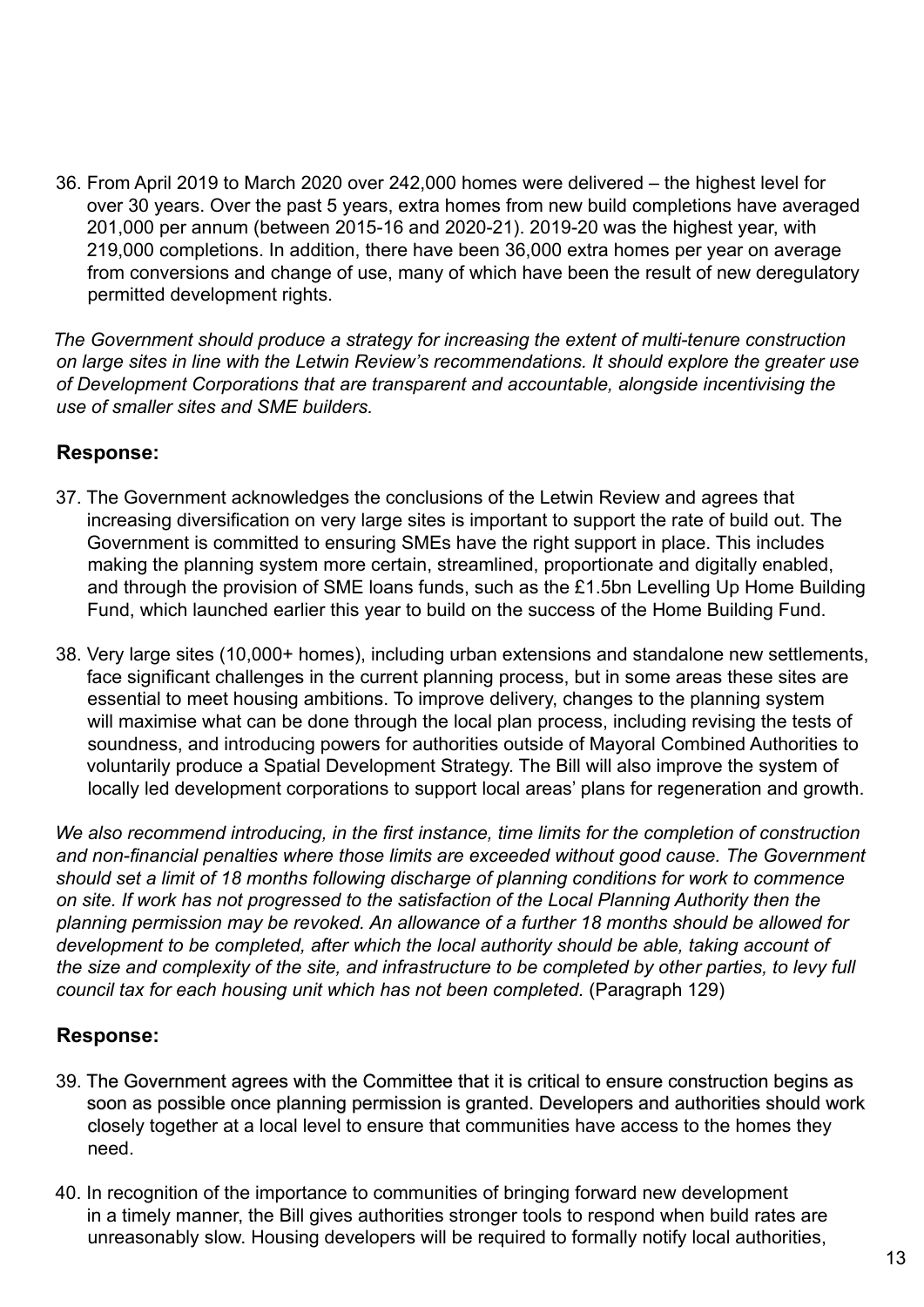via a Development Commencement Notice (DCN), when they commence development and provide a trajectory setting out annual rates of housing delivery to completion.

41. In addition, it streamlines the process for local authorities to serve completion notices on development to give authorities more control and make them a quicker, more attractive option to pursue. The effect of a notice is to impose a deadline for completion, after which the remaining unfinished parts of a development will lose planning permission. This will give greater control and certainty to local planning authorities when serving notices.

*The Government should create a C2R class for retirement communities to ensure clarity in the planning process. There should be a statutory obligation that Local Plans identify sites for specialist housing. We repeat our recommendation in our 2020 social housing report that the Government should publish annual net addition targets for the following tenures over the next ten years: social rent, affordable rent, intermediate rent and affordable homeownership. (Paragraph 136)*

### **Response:**

- 42. The Government acknowledges our planning system needs to help ensure that we build the right type of housing for the right people. Our National Planning Policy Framework makes clear that local authorities should assess the size, type and tenure of housing needed for different groups in the community and reflect this in planning policies. We have committed to launch a cross-Government taskforce to look at improving the choice and quality of housing for older people.
- 43. The Town and Country Planning (Use Classes) Order 1987 (as amended) puts uses of land and buildings into various categories known as 'Use Classes'. It is for a local planning authority to consider into which use class a particular development may fall; whether a development for specialist housing for older people falls within C2 (Residential Institutions) or C3 (Dwellinghouse) use class will depend on the individual circumstances of the development. This will be for the local planning authority to determine on a case-by-case basis.
- 44. The Government already [publishes annual statistics](https://www.gov.uk/government/statistical-data-sets/live-tables-on-affordable-housing-supply) on affordable housing supply in England. The Government is committed to increasing the supply of affordable housing and are investing over £11.5bn in affordable housing over 5 years, the largest investment in affordable housing in a decade. This is expected to leverage £35 billion in private investment. This builds upon the success of our £9bn Shared Ownership and Affordable Homes Programme, running to 2023, which will deliver up to approximately 250,000 new affordable homes should economic circumstances allow.
- 45. In addition, the Bill makes changes to self and custom build housing and policy will continue to encourage housebuilding on small sites through local SMEs and specialist builders, helping to build a more diverse and resilient housebuilding sector utilising a local workforce.

*We recommend that the Government lay out its timetable for when First Homes will become available. To reflect the needs for different types of affordable housing in different areas, local authorities should have discretion over what proportion of houses built under Section 106 agreements must be First Homes.* (Paragraph 139)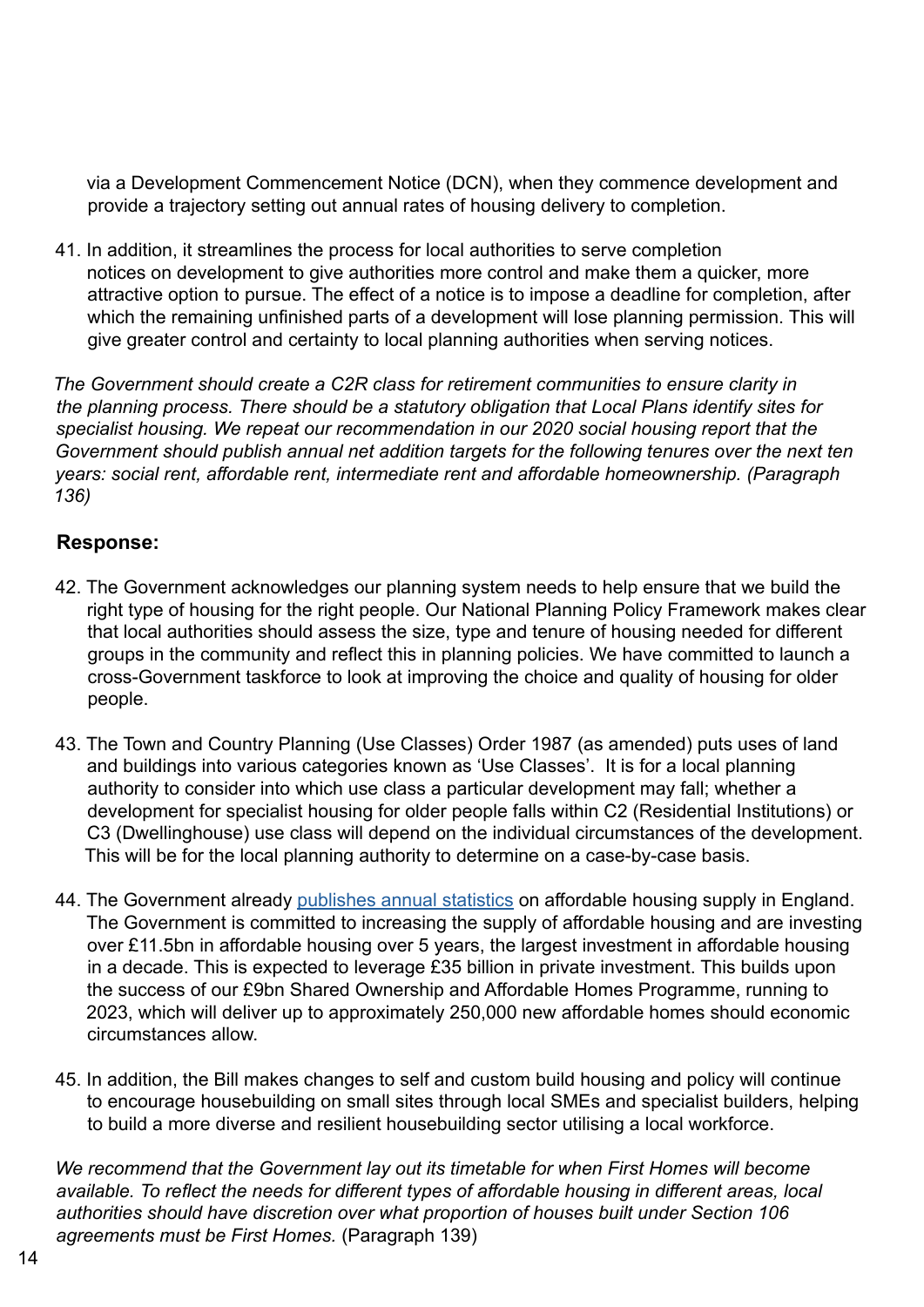### **Response:**

- 46. First Homes are an important part of our plans to make home ownership more widely available and affordable for local people and key workers. The Government has already changed national planning policy and issued guidance to secure First Homes as part of planning applications, which came into effect on 28 June 2021. Through an early delivery programme First Homes are already available at four sites in Derbyshire, Staffordshire, County Durham and Cheshire, and Homes England are working with developers and local authorities to deliver a further pilot programme of 1,500 First Homes over the next year.
- 47. The speed at which the new national policy takes full effect, and First Homes start to be delivered across England as planned, is dependent on planning decisions made at local level; decisions on the tenure mix of any given site will be determined at local level, taking national planning policy into account. Given the time it usually takes from the grant of planning permission to homes going on sale, the Government expects First Homes to start to become available through the planning system imminently at a relatively small scale, and to ramp up to become a major component of new affordable housing within the next few years.
- 48. While local authorities retain discretion to meet the local need for different types of affordable housing, the First Homes policy aims to ensure that first-time buyers across England are able to benefit from the discounts provided through First Homes. To ensure that First Homes are delivered consistently, the Government has set out in policy that they should account for at least 25% of all affordable housing units delivered by developers through planning agreements. Under our reformed approach, the Infrastructure Levy will become the leading mechanism for delivering onsite affordable housing in the long-term.

*Accordingly, the Government should publish the evidence showing why the level of house building that could be supported by brownfield sites alone are insufficient to delivering the required homes. The Government must also explain why the proportion of new residential address created on previously developed land has fallen in recent years. In addition, Local Plans should be able to prioritise the use of brownfield sites for development ahead of other sites.* (Paragraph 144)

#### **Response:**

49. Alongside responding to the needs of communities for housing and other uses, Government policy that follows the Bill, along with policies and funds already in place, will allow authorities to prioritise re-using brownfield land as much as possible. As well as relieving pressure on the countryside, prioritising brownfield development can support efforts to focus growth where there is existing infrastructure and employment, and help to reduce the need to travel by private vehicles, contributing to efforts to combat climate change. Regenerating brownfield sites is also critical to town centre regeneration, allowing eyesore and empty buildings to be replaced or upgraded, and support the creation of attractive, thriving urban centres. The proposed changes will enable local authorities to consider re-using all suitable brownfield land for development and encourage regeneration of our towns and cities.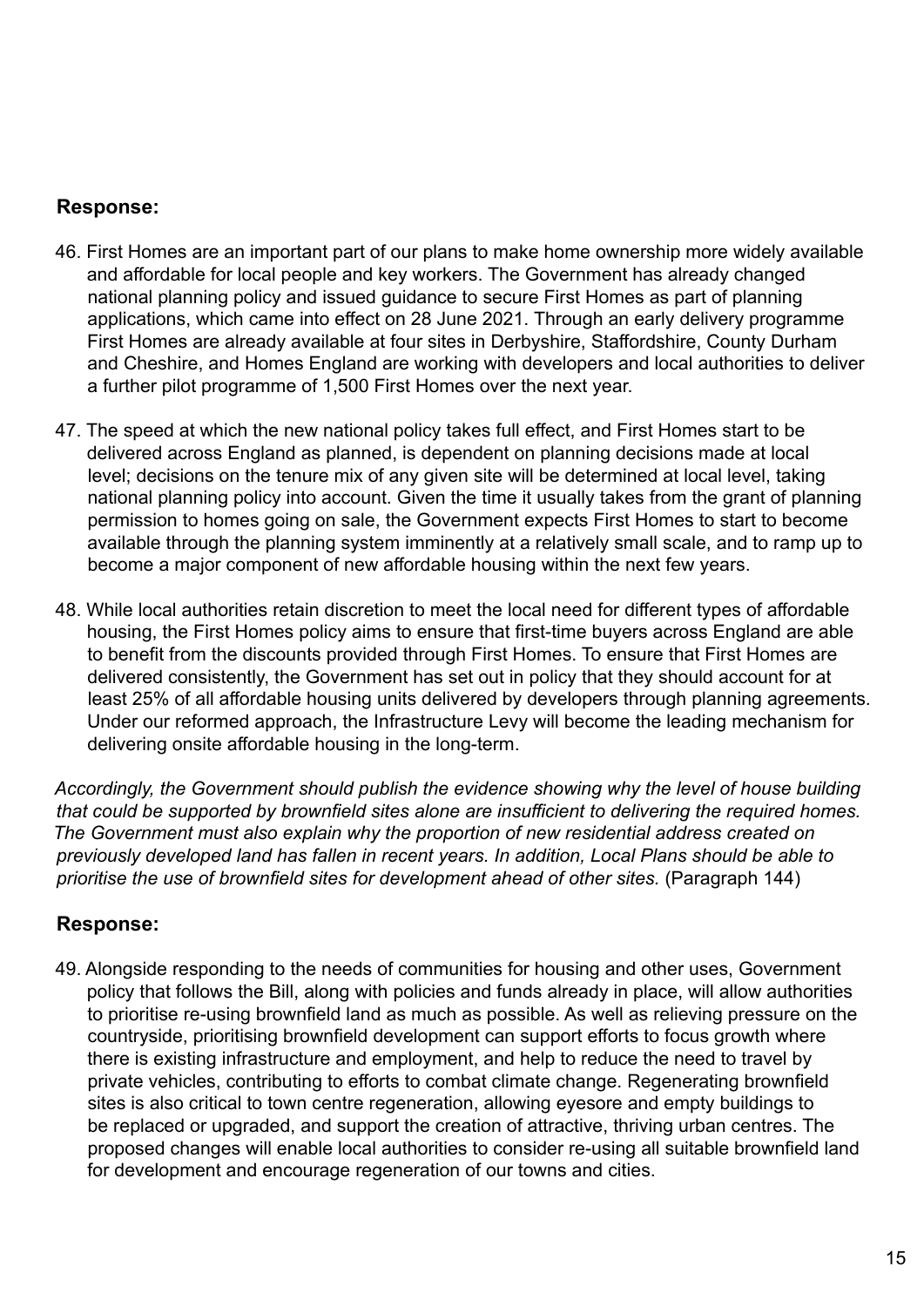# <span id="page-17-0"></span>**Omissions**

*Therefore, in advance of a Planning Bill, the Government should include within consultations the expected impact of its proposed reforms to the planning system on:* 

- *• The 'levelling up' agenda including the promotion of employment*
- *• The economic recovery from the COVID-19 pandemic*
- *• The high street*
- *• Addressing climate change and creating sustainable development*
- *• Bolstering sustainable transport*
- *• The delivery of commercial and industrial property, including leisure facilities, mineral extraction, and energy networks*
- *• Policies on social exclusion and on particular groups including Gypsy and Traveller Communities*
- *• The environment—in particular the proposed reforms to environmental impact assessments, the designation of protected areas and species, and the proposals for a net gain in biodiversity in the Environment Bill currently going through Parliament (Paragraph 148)*

## **Response:**

50. The Government thanks the Committee for its recommendations. The subjects it raises are central to achieving our aims for levelling up. The government's reforms address the issues of climate change, sustainability, the environment, delivery of commercial and industrial property with a new focus on regeneration and levelling up. The combination of Bill and associated policy now address many of these issues and the Government looks forward to discussion with the Committee how these can be developed further through the National Planning Policy Framework. Environmental protection, in particularly, is at the heart of national planning policy, setting clear expectations about biodiversity net gain and the provision of green infrastructure when new development is planned.

# Land capture and the funding of infrastructure

*We call upon the Government to act upon the whole range of recommendations in our predecessor committee's Land Value Capture report.* (Paragraph 154)

*The Government must clarify how it will replicate the binding nature of Section 106 agreements and which parts of the approach will be retained. If they cannot be easily replicated, especially without creating additional complexity, then we recommend retaining Section 106 agreements.*  (Paragraph 161)

*The Government should reconsider the proposals of the 2017 review of the Community Infrastructure Levy as an alternative to their national Infrastructure Levy.*

*If the Government does proceed with its Infrastructure Levy proposal, a localised rate should be set reflecting local land values. The Government needs to clarify who will set these localised rates, and whether these will differ by local authority or some other sub-national area. The Government must guarantee there will be no reduction in the amount of affordable housing, including social housing, being delivered as a result of their proposed changes. The Government must recognise*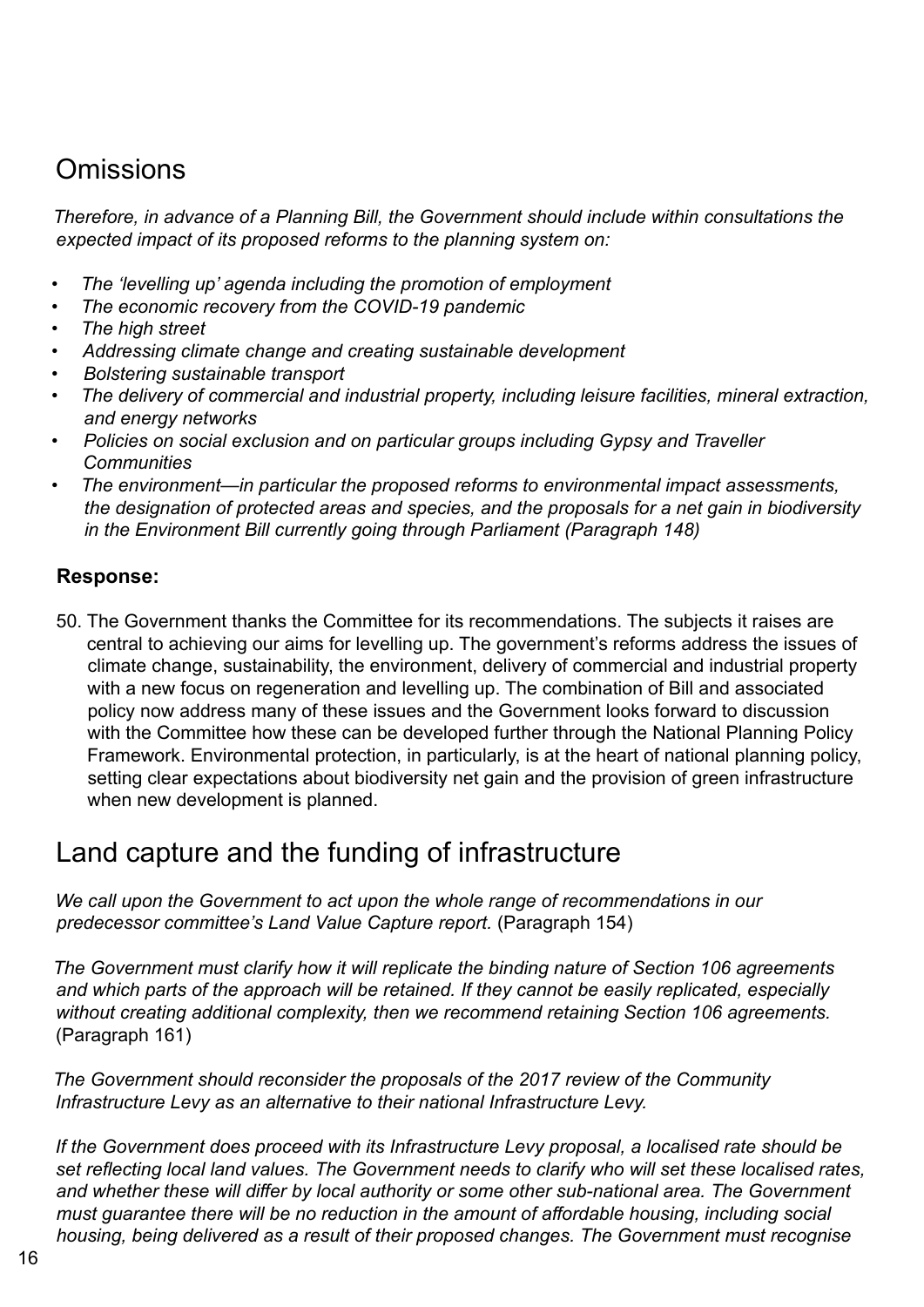<span id="page-18-0"></span>*that the Levy will not raise enough money to pay for all infrastructure, especially large scale subregional and regional investments across much of the country. Further inequalities will need to be addressed through redistribution of Levy funds and through increases in infrastructure spending from central Government. We also recommend leaving the Mayoral Infrastructure Levies in place.* (Paragraph 176)

# **Response:**

- 51. The Government has considered the recommendations in the predecessor Land Value Capture report and the 2017 review of the Community Infrastructure Levy alongside the responses to the white paper. The proposal for a new Infrastructure Levy, which we have developed in the light of consultation responses and engagement with experts, will reform the existing system of developer contributions, with Section 106 agreements retained as a means to pay the Levy in limited circumstances. The new non-negotiable and locally set Infrastructure Levy will be introduced through a phased 'test and learn' rollout and, in the long term, give a greater say to local councils on how they deliver their infrastructure priorities and how they secure affordable housing while increasing transparency for local people about how funds will be spent and what infrastructure will be delivered.
- 52. The Infrastructure Levy will be designed to deliver at least as much affordable housing as under the current system. The Government is providing a range of infrastructure funds for local areas, aiming to provide certainty and control over the funding available. This includes:

a. Devolved intra-city transport funds to combined authority areas, offering £4.2 billion England-wide.

b. Single investment pot offers to several local authorities which is made up of Investment Funds, Transport Grants and Adult Education Budget.

# Resources and skills

T*he Ministry should now seek to obtain a Treasury commitment for an additional £500 million over four years for local planning authorities. Providing this certainty of funding should precede the introduction of the Planning Bill.* (Paragraph 185).

*The Government must undertake and publish a resources and skills strategy in advance of primarily legislation, to clearly explain how the various skill needs of the planning system will be met.* (Paragraph 186)

### **Response:**

53. The cost to local authorities of administering the existing planning system in England is estimated to be £1 billion. The 2021 Spending Review demonstrates the Government's commitment to investing in safe and affordable housing by confirming a settlement of nearly £24 billion for housing, up to 2025-26. As part of this, the settlement provides an additional £65 million investment to improve the planning regime, through a new digital system which will ensure more certainty and better outcomes for the environment, growth and quality of design.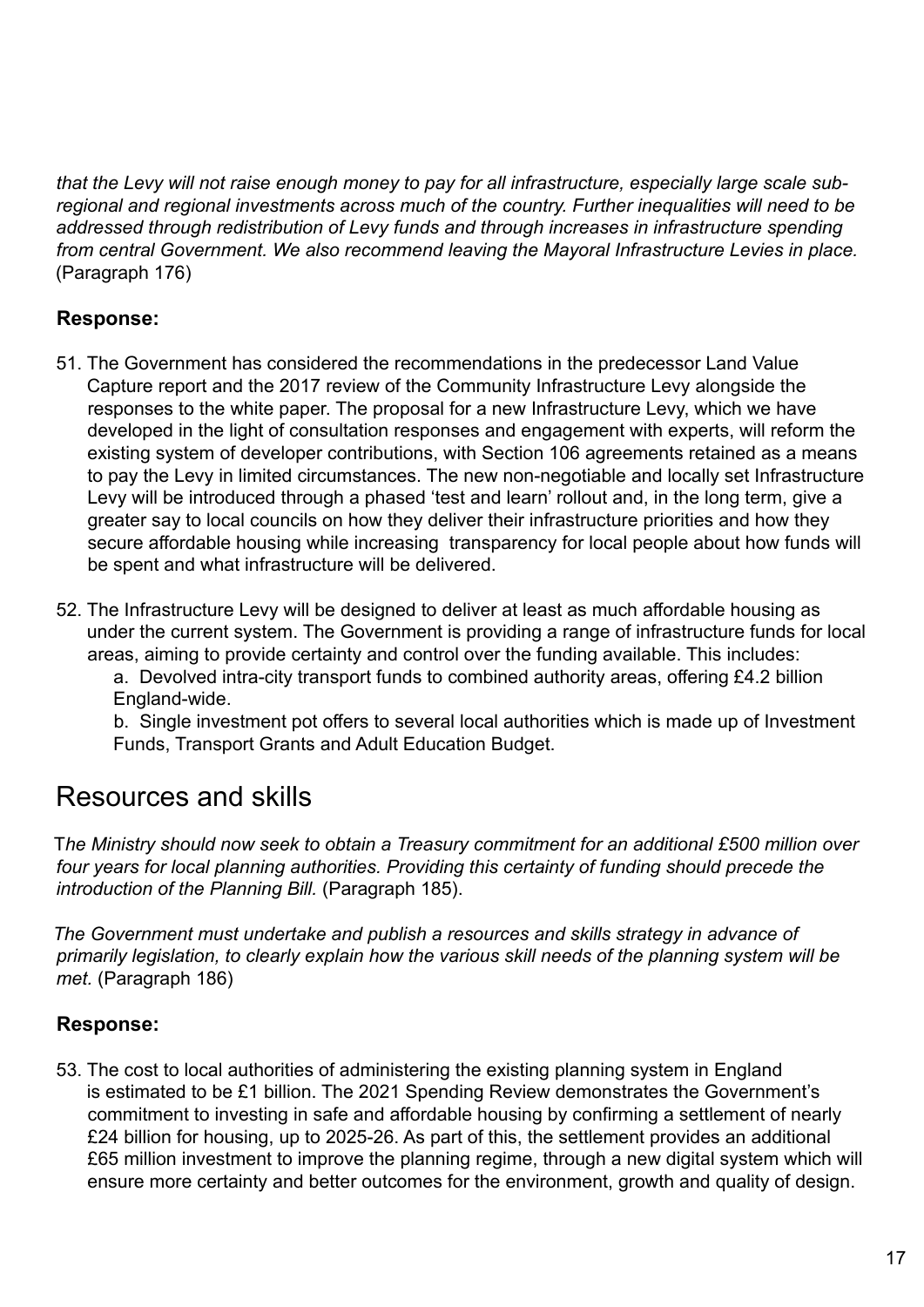- <span id="page-19-0"></span>54. The Government will take forward increases in fees to ensure the planning system is better resourced. We intend to increase planning fees for minor and major applications by 35% and 25% respectively, subject to consultation. This will be consulted on in the summer before changes are made through secondary legislation at the earliest opportunity following the consultation.
- 55. The Government agrees with the Committee and recognises that these reforms will require an increase in skills for local authorities, for example digital and design skills. The Government is also aware of the demands that the new system will put on professionals in the private sector, and recognise the need for both private and public sectors to have sufficient skills, capability and talent for the new system to run effectively.
- 56. The Government is working with representatives from local government, the private sector and the professional bodies to develop a comprehensive skills strategy. This will seek to attract, develop and advance those into and within the profession, and to support local authorities to retain and grow from within.

# Design and beauty

*The Government must ensure that its national design code, advice for local authorities about local design codes, and other aspects of design policy reflect the broadest meaning of design, encompassing function, place-making, and the internal quality of the housing as a place to live in, alongside its external appearance. Given the problems with defining beauty, and to ensure a wider approach to design, there should also not be a 'fast track for beauty'. Many discussions about beauty and design are very localised, concentrating a specific site, building or street. We do not think these discussions can be incorporated into Local Plans covering an entire local authority. Therefore, the Government must clarify how the public will be able to offer views about developments at this small scale. This is doubly significant given the Government's proposed reduction in the opportunities for people to comment on individual planning proposals.* (Paragraph 203)

# **Response:**

- 57. The Government agrees that design in the planning system has a broad meaning. The National Planning Policy Framework explains that good design is a key aspect of sustainable development, and that the planning system should seek to achieve the creation of high quality, beautiful and sustainable buildings and places in which to live and work. The National Design Guide and National Model Design Code set out how councils, through effective engagement with local communities, can deliver healthy, greener, environmentally responsive, sustainable and distinctive places. Local councils can use this detailed guidance to define what good design means in their local area.
- 58. The Government also agrees that design issues are very localised, and that is why locally set design codes, based on effective community engagement and reflecting local character and design preferences, will become integral to the new planning system. The Bill requires all local councils to produce local authority area-wide design codes, which will act as a framework for subsequent detailed design codes, prepared for specific areas or sites and led either by the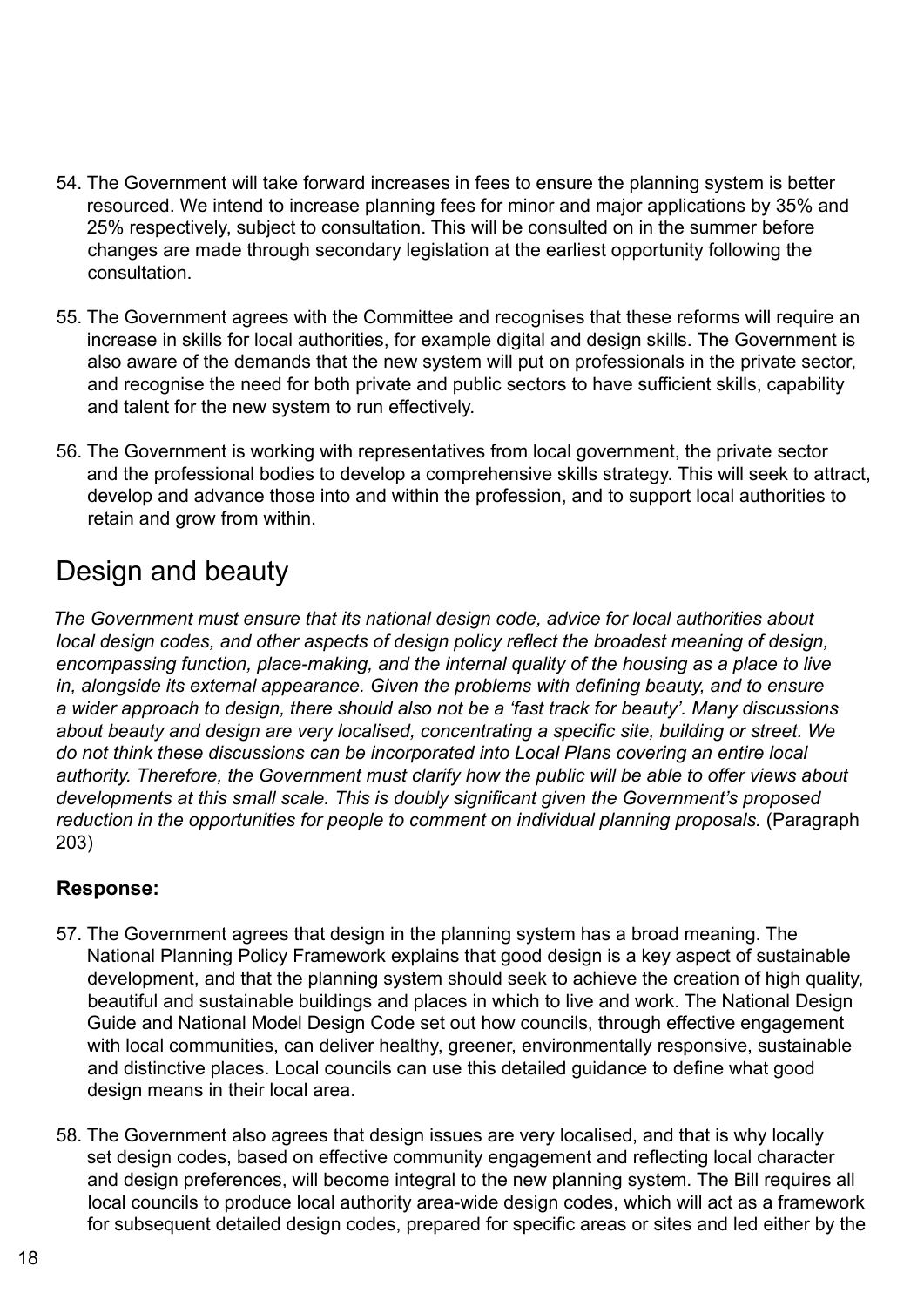<span id="page-20-0"></span>local planning authority, neighbourhood planning groups or by developers as part of planning applications. This will help ensure good design is considered at all spatial scales, down to development sites and individual plots.

# Green Belt

*A review should examine the purpose of the Green Belt, including whether it continues to serve that purpose, how the public understand it, what should be criteria for inclusion, and what additional protections might be appropriate. The creation of new Local Plans also provides an opportunity for local reviews of Green Belts and the Government should help identify those local authorities where such reviews are particularly urgent. Local Plans can also relieve pressure on Green Belts by prioritising developments on brownfield sites. The Government should ensure there is sufficient funding provided to support their decontamination.* (Paragraph 210)

*We therefore recommend that the Government extend the same protections that are provided under any new planning system to Metropolitan Open Land as apply for Green Belt.* (Paragraph 212)

### **Response:**

- 59. The Government has no plans for a national review of the Green Belt. The Government remains committed to protecting and enhancing the Green Belt, as set out in its manifesto. The National Planning Policy Framework includes clear protections for the Green Belt that will remain. This land is important for preventing urban sprawl into the countryside, while ensuring that towns and cities grow in a sustainable way.
- 60. In the Levelling Up White Paper, we made a commitment to further improvements to Green Belt land, in order to make green space and natural beauty accessible to all. In the Greater London area, Metropolitan Open Land has long been designated and protected for its landscape, recreational value, nature conservation or scientific interest. The London Plan provides Metropolitan Open Land with the same level of protection as Green Belt.

# Environmental and Historical Protections

*The Historic Environment Records dataset should be put on a statutory basis. The Government should assess the merits of providing additional protections for other sites, such as those of local interest and World Heritage Sites. We also recommend that the Government publish an assessment of the impact of its proposed changes on historic buildings and sites. This should include the impact on undesignated and future archaeology, and on heritage sites situated in growth areas.* (Paragraph 223)

### **Response:**

61. The Government will continue to conserve and enhance the historic environment, from listed buildings to archaeology, building on the strong protections currently in place. Whilst the current framework has been proven to work well, we want to bring greater clarity by ensuring that plan making and planning decisions are underpinned by up-to-date information about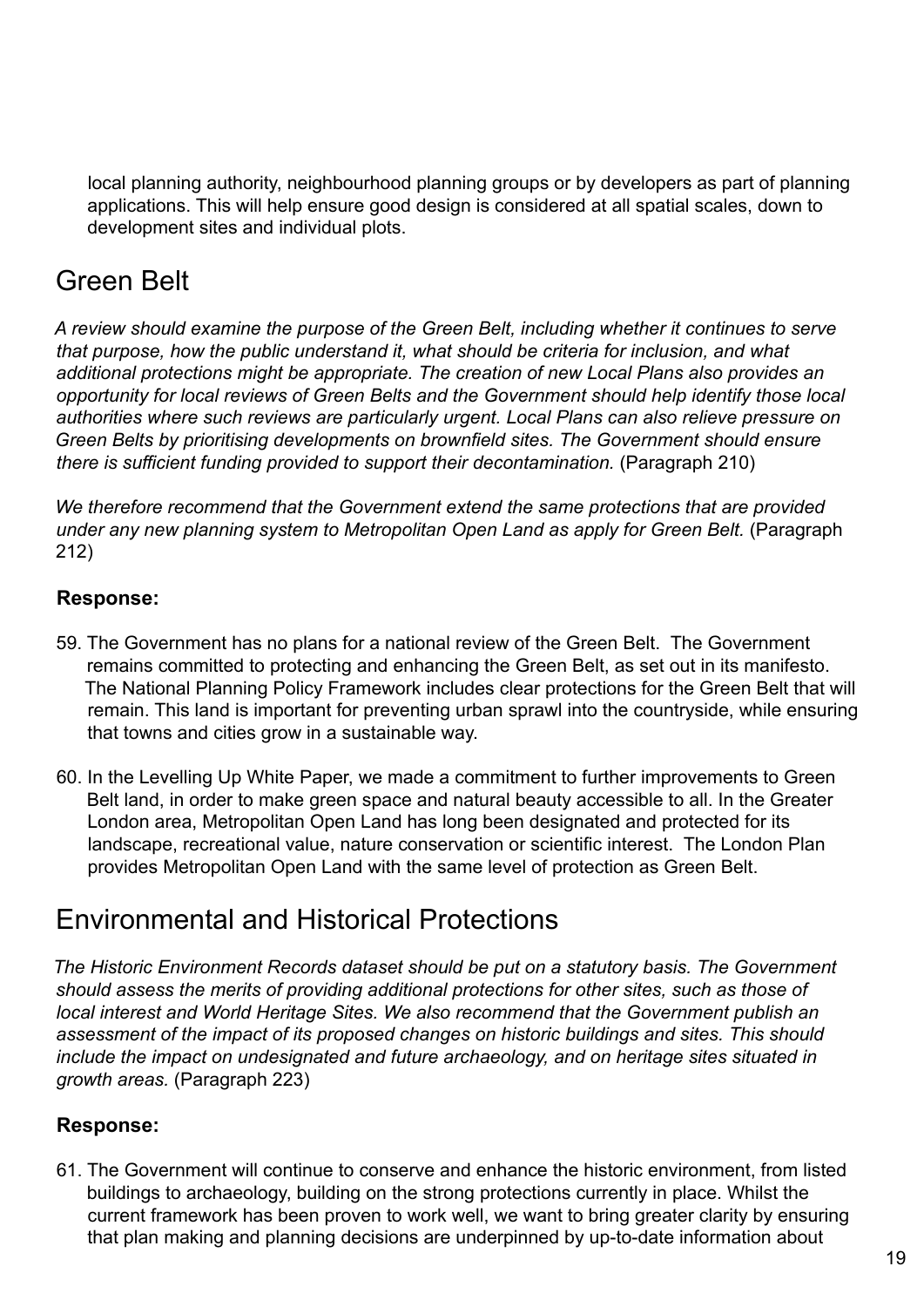the historic environment and by ensuring a greater alignment between heritage policy and legislation. We also intend to extend the enforcement tools available to local authorities to protect historic assets and bring greater certainty to decision making through clearer national guidance.

- 62. The Government agrees with the recommendation to ensure that Historic Environment Records are put on a statutory basis and the Bill includes provision requiring this so that up to date information about the historic environment is integrated with the new digital planning system.
- 63. The Bill also aligns legislative protection for key designated heritage assets by introducing a duty to have 'special regard' to a number of heritage assets and sites, bringing them in line with protections that exist in the planning system for listed buildings and conservation areas.
- 64. The Government recognises that many historic buildings will need to adapt to changing uses and to respond to new challenges, such as climate change. In our recently published [British](https://www.gov.uk/government/publications/british-energy-security-strategy/british-energy-security-strategy#energy-efficiency)  [Energy Security Strategy](https://www.gov.uk/government/publications/british-energy-security-strategy/british-energy-security-strategy#energy-efficiency), we have committed to reviewing the practical planning barriers that households can face when installing energy efficiency measures, including in conservation areas and listed buildings. This review will be completed by the end of 2022 and ensure protection of local amenity and heritage, whilst making it easier to improve energy efficiency.

*The Government should clarify how it intends to define flood risk in the planning system. This includes clarifying how this will take account of the possible impact of climate change and how it fits within wider flooding policy.* (Paragraph 225)

### **Response:**

- 65. In July 2021 the Government updated the National Planning Policy Framework (NPPF) placing a stronger emphasis on the importance of delivering sustainable development to help ensure developments respond to the impacts of climate change, are energy efficient, and reduce carbon emissions. As part of the changes to the planning system the status of national policies used for development management purposes will be elevated, meaning that environmental policies have greater weight in the system.
- 66. The NPPF explains that all sources of flood risk need to be considered (including areas that are at risk of surface water flooding due to drainage problems), taking into account future flood risk, to ensure that any new development is safe for its lifetime without increasing the risk of flooding elsewhere. The NPPF is clear that areas at little or no risk of flooding from any source should always be developed in preference to areas at a higher risk of flooding.
- 67. In addition, through enhanced long-term water industry planning processes, the Environment Bill will support our ambition to increase resilience to extreme weather events and the risk of sewer and surface water flooding.

*The planning system should pay greater attention to the importance of green spaces and to wildlife near to people's residences. The Government should reconsider the retention of sustainability assessments and ensure that the operation of Environmental Impact Assessments on the planning system is covered in its further consideration ahead of the Planning Bill.* (Paragraph 232)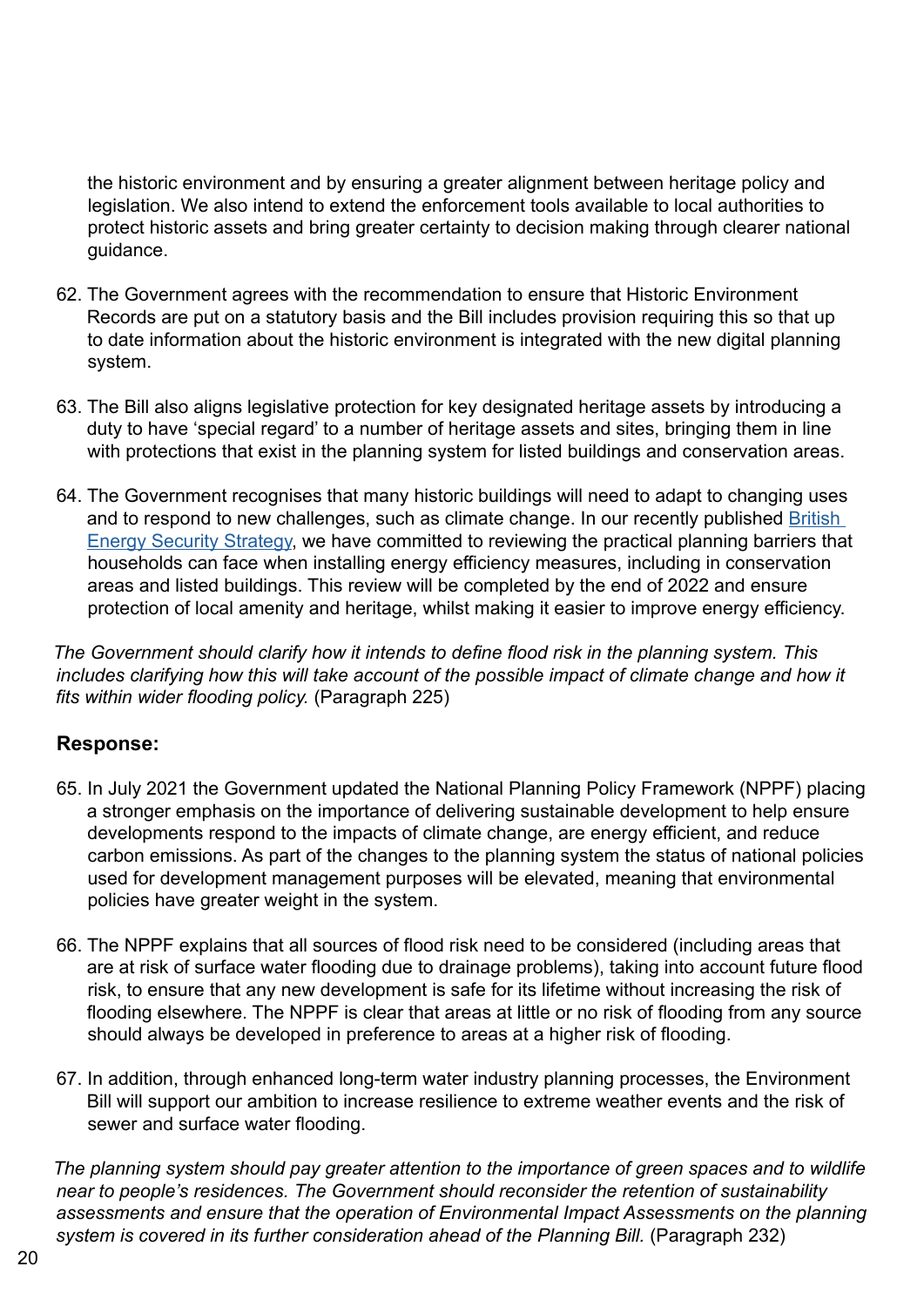## <span id="page-22-0"></span>**Response:**

- 68. The Government agrees that the impact of development on the natural environment needs to be factored into decision-making at both a strategic and project level. To achieve this, the Bill introduce a new framework of environmental assessment to replace the EU systems of Environmental Impact Assessment and Strategic Environmental Assessment. The Government is clear that these reforms will not result in a weakening of environmental safeguards and will provide the Government with the tools it needs to deliver more for the environment.
- 69. The new framework will be founded on the UK's international obligations and will place environmental considerations at the centre of the reformed planning system. The new framework will introduce an outcomes-based approach to assessment which will ensure that assessment properly reflects our environmental priorities and will be more effective in addressing the impacts of development. It will support better, decision-making by providing decision-makers with the information they need to ensure the environment is placed at the heart of decision-making.

# Conclusion

70. The Government is grateful to the Levelling Up, Housing, and Communities Select Committee for their interest in the Planning System and welcomes the opportunity to continue to work with the Select Committee to ensure the success of the reforms in empowering local leaders to regenerate towns and cities as well as restoring pride in local places.